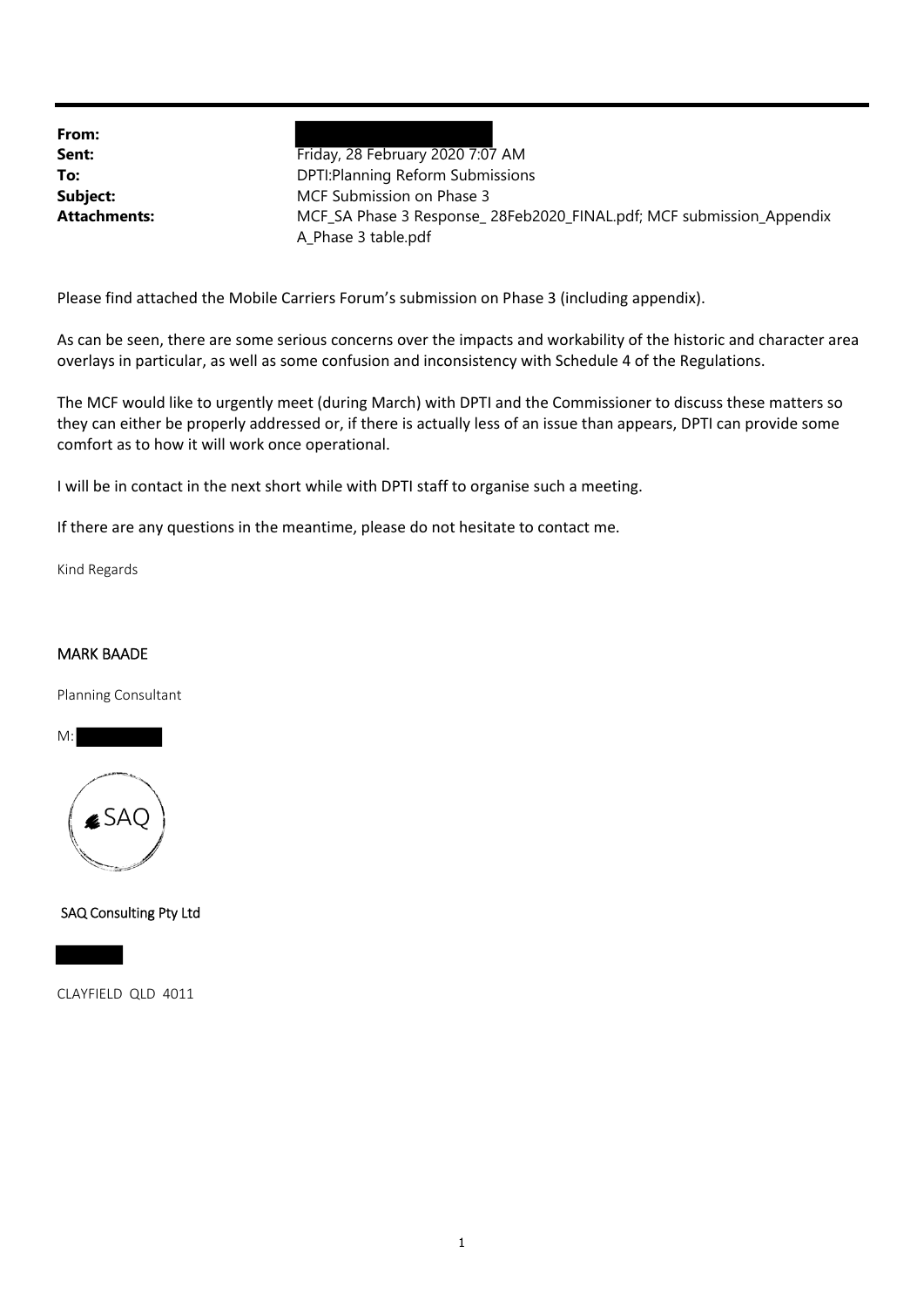

28 February 2020

State Planning Commission P O Box 1815 ADELAIDE SA 5001

**By email:** DPTI.PlanningReformSubmissions@sa.gov.au

Dear Commissioner

#### **Re: Planning and Design Code – Phase 3 – MCF Response**

The Mobile Carriers Forum (MCF) is a division of the Australian Mobile Telecommunications Association (AMTA). AMTA is the peak industry body representing Australia's mobile telecommunications industry. MCF members include Telstra, Optus, Vodafone Hutchison Australia and TPG.

Our members have a keen interest in the regulatory and planning frameworks within which they deploy their networks as these have a material impact on the efficiency and timeliness of bringing the significant benefits of mobile telecommunications to the businesses and communities of Australia. As such, the MCF has been closely watching the South Australian planning system reforms over the last couple of years and has made a number of submissions during that time on behalf of our members.

This submission relates specifically to the Planning and Design Code ('P&D Code') **Phase 3** consultation. The MCF has reviewed the consultation material, including the 'update' report and zoning tables, along with the consultation documents relating to Historic and Character Area Statements and Practice Guideline.

The MCF has previously made a submission on Phase 2 (dated 29 November 2019) and this Phase 3 submission builds on the issues and themes raised there, but also new issues that have been identified since November. This submission has also had the benefit of a number of subsequent discussions with DPTI staff.

Two additional matters of key concern (presumably unintended) which have been identified are:

- the apparent exclusion of telecommunications facility development within ALL overlay areas for all minor activities as listed in Schedule 4 of the Development Regulations; and
- a significant increase in uncertainty and burden on the carriers with respect to the ability to deploy low-impact and other facilities (not just mobile telephone infrastructure) pursuant to the *Telecommunications (Low-Impact Facilities) Determination 2018* (Cth), due to the introduction of historic and character area overlays and character statements.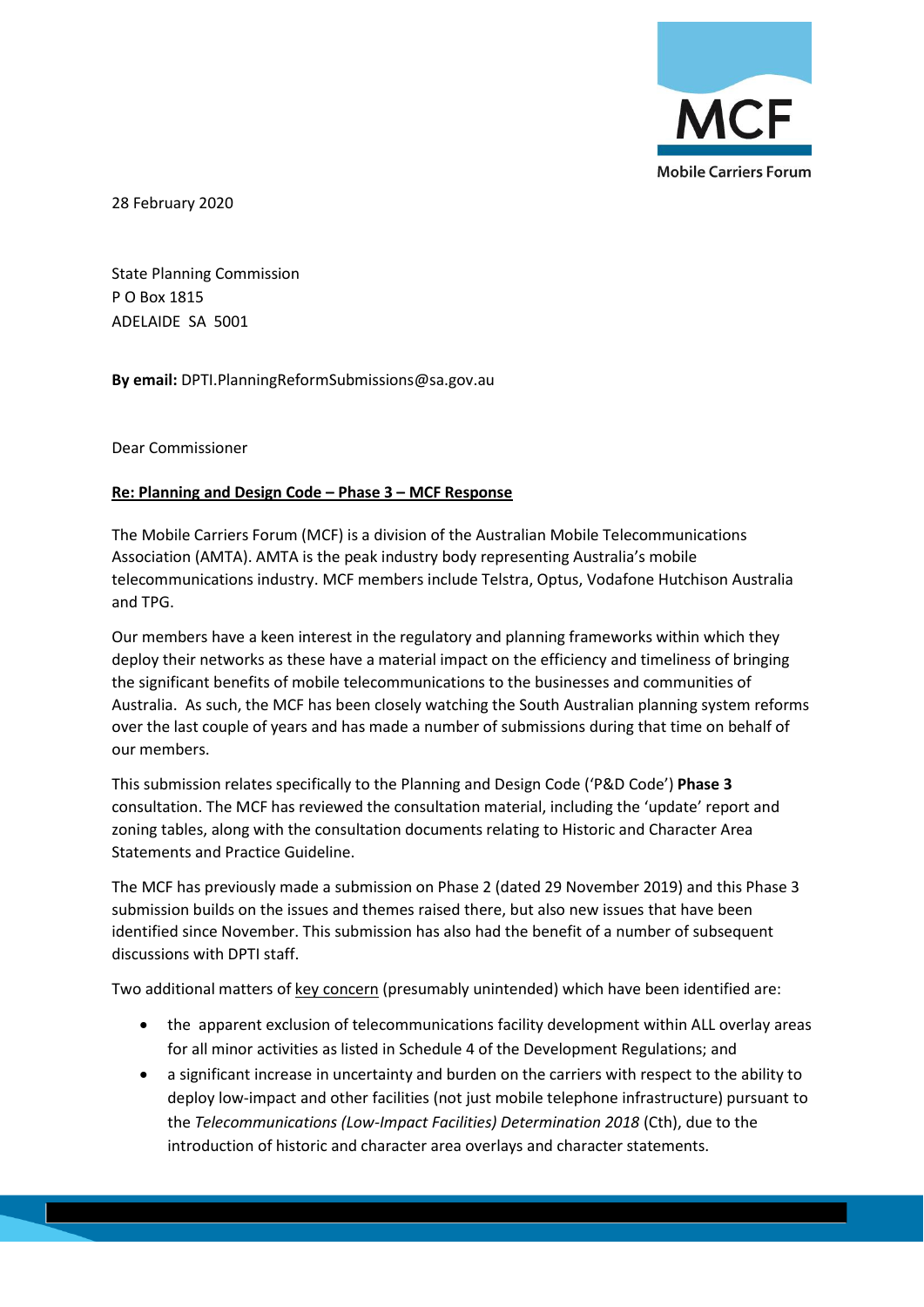The impact of these outcomes will mean that essential infrastructure cannot be provided in any form across the majority of the State's land area, particularly in metropolitan Adelaide. In addition, the time and cost burden on the industry in additional development application processes alone will be very significant. The State also runs the risk of such laws and rules being inconsistent with the Commonwealth on such matters and risk invalidation.

Both of these matters are discussed in detail below but the MCF is of the view an urgent meeting is required to discuss the necessary changes to prevent these concerning outcomes from occurring.

#### Previous Submissions

As well as commenting on Phase 2, the MCF has made a number of submissions on the new planning system including detailed submissions on the *Productive Economy* policy and the draft Development Regulations (both submissions dated February 2019).

In October 2018, the MCF made a lengthy submission to DPTI highlighting a range of issues affecting the industry and how the existing system might be improved. All of these previous submissions are still relevant to a proper understanding of the issues confronted by the telecommunications industry.

The Phase 2 submission revisited the key messages and concerns of the previous submissions, so it is not intended to rehash them here to a great extent, but the following points are noteworthy:

- The MCF believes it is necessary to capture telecommunications within the definition of '*essential infrastructure'*, which is consistent with numerous previous findings by the Courts. A simplified way of making this link within the current legislative setting is set out below;
- In Phase 2 only seven (7) out of forty zones specifically mentioned telecommunications facilities in the zoning tables, which in the MCF's view is too few and excludes zones which are not only clearly appropriate but are treated as 'preferred' under the existing Development Plan regime. Phase 3 adds only one (1) additional zone where telecommunications facilities are specifically mentioned, despite adding an additional fifteen zones overall (including zones which would be treated as 'preferred' under the existing regime);
- Whilst telecommunications facilities were not a restricted form of development in any zone listed in the Phase 2 document, they are listed as restricted in the Phase 3 document when in the *Hills Face Zone*. This is inconsistent with the recognition that, just like electricity and other services, telecommunications are very much required in the *Hills Face Zone* (especially for community and bushfire safety), this approach is inconsistent with the ERD Court's judgment in *Alessandrini & Ors v The Corp of the City of Campbelltown and Ors* [2018] SAERDC 4;
- There continue to be potential problems with policies and/or overlays relating to building height limits that might unintentionally capture telecommunications facilities. A simplified way of avoiding this is set out below; and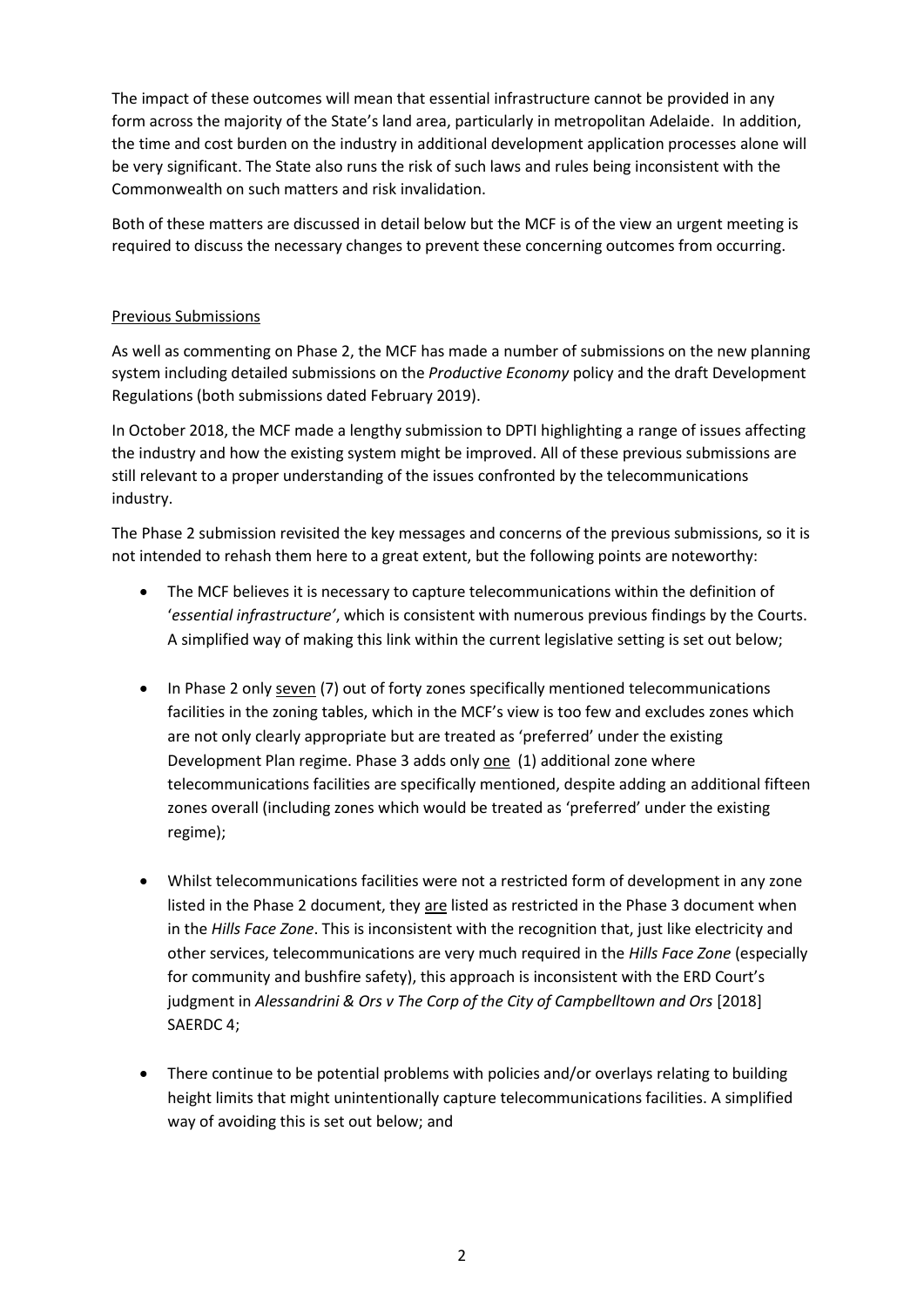• The use of terms such as 'communication networks' and 'public infrastructure' (which are presumably intended to be broadly interchangeable) that not defined at any level of the legislative framework and the potential for challenge. A simplified way of avoiding this is set out below.

Effective and timely delivery of services are critical imperatives to ensure State-wide access to reliable and high-quality telecommunications service, which are important for business and the State to ensure competitiveness and to foster hi-tech industries. Meeting ever-increasing demand for wireless telecommunications services and providing widespread and reliable access to telecommunications across Adelaide and South Australia will be a key part of achieving economic and social outcomes desired by the State.

The desired objectives and outcomes set out in the *Productive Economy* discussion paper also bear repeating, with many of those outcomes relying on reliable, robust and generally ubiquitous access to telecommunications. In fact, one of the central tenets of the discussion paper is the provision of the necessary infrastructure to enable the continuing growth and diversification of the South Australian economy and allow it to attract and take advantage of new opportunities and emerging technologies.

The discussion paper recognises:

"*Evolving technology and communications continue to change the way business is conducted, how we live our lives, and how our urban and regional environments are shaped."*

It also touches briefly on 'Smart Cities' where it is noted *"the emphasis is on the integration of public infrastructure, data technology and the internet to improve the quality of life for people living, visiting and working in the area."*

Other key messages from the MCF submissions include:

- The economic impact of telecommunications in today's modern economy cannot be disputed or ignored. The on-going evolution of services, which at the moment are focussed around the roll-out of 5G, requires a nimble and responsive policy regime that recognises the essential nature of mobile telecommunications infrastructure and the on-going improvements to technology which allow new ways for services to be delivered.
- Although the Courts have, over many years, treated mobile telecommunications as essential forms of infrastructure, the importance of using the P&D Code to formalise that as the State's position should not be understated, as it will allow more timely and efficient provision of telecommunication services in South Australia.
- It is necessary to recognise the key role mobile telecommunications play in the international education and tourism sectors – two incredibly important sectors for the future of the South Australian economy - as well as most of the others listed in the discussion paper including defence industries, health and medical, knowledge and creative industries and professional and IT services.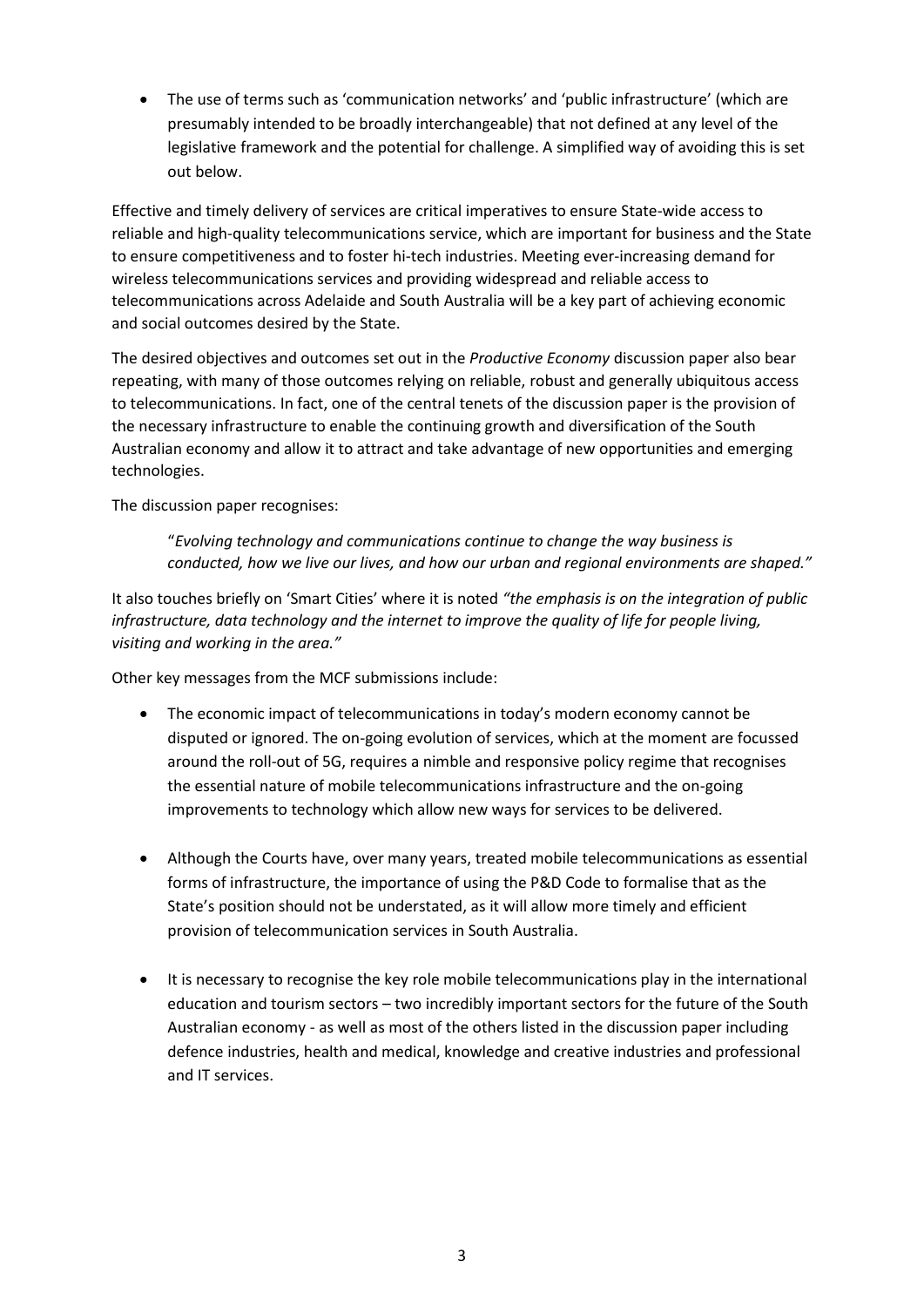- Mobile telecommunications are also extremely important to regional South Australia and good access to a similar level of service to that experienced by the metropolitan population is critical if the regions are to stay competitive and connected, despite shrinking populations.
- With the globalisation of the world's economy, changes in work practices (particularly working from home, hot-desking and working 'out of the office' generally) require reliable and ubiquitous access to high-quality telecommunications and data services is essential. However, such access is only available where the necessary infrastructure can be deployed. This must, by definition, include areas where more sensitive uses are present such as residential areas and areas with heritage values. An inability to deploy services in 'sensitive' areas places pressure on surrounding network facilities, lack of effective service levels and leads to user frustration and dissatisfaction.

The MCF submission also contained a number of considered suggestions on specific types of telecommunications infrastructure that would be considered 'exempt' or 'complying' either by regulation or in the Code itself (to be termed 'accepted' and 'deemed to comply'), which would be similar with existing legislation provisions in other States. However, no such approach has been reflected in either Phase 2 or 3 of the Code.

Also in February 2019 the MCF made a submission on the draft *Planning, Development and Infrastructure (General) (Development Assessment) Variation Regulations 2019.*

A key issue raised by the MCF in that submission was that of inconsistent terminology – in particular the use of the words 'telecommunications facility' (which is not defined in the draft regulations), the term 'communications networks' (which appears but is not defined in the draft regulations nor does it appear in the Commonwealth *Telecommunications Act 1997),* and other variations such as 'telecommunications system' and 'telecommunications infrastructure'. A suggested way forward on this that might remove the need to amend the Regulations is set out below for the Commission's consideration.

## Planning and Design Code – Phase 3

In the context of all the previous submissions made by the MCF on the planning reforms, as briefly set out above, the MCF has carefully reviewed the Phase 3 consultation documents (including the update documents and the historic and character area statements, practice direction and guidelines) and had an opportunity to use the mapping tool.

## Part 2 – Zones

As part of the Phase 2 submissions, the MCF prepared a table of all zones contained in the Phase 2 and appended it to the Phase 2 submission. The table set out the assessment pathway and notification requirements as proposed by the consultation document at that time, which revealed the following:

• In the forty (40) zones listed in the Phase 2 document, a '*telecommunications facility*' is intended to follow the 'performance based' assessment pathway (Table 3), meaning it was not a land use which appeared in any 'Accepted' or 'Deemed to Satisfy' table;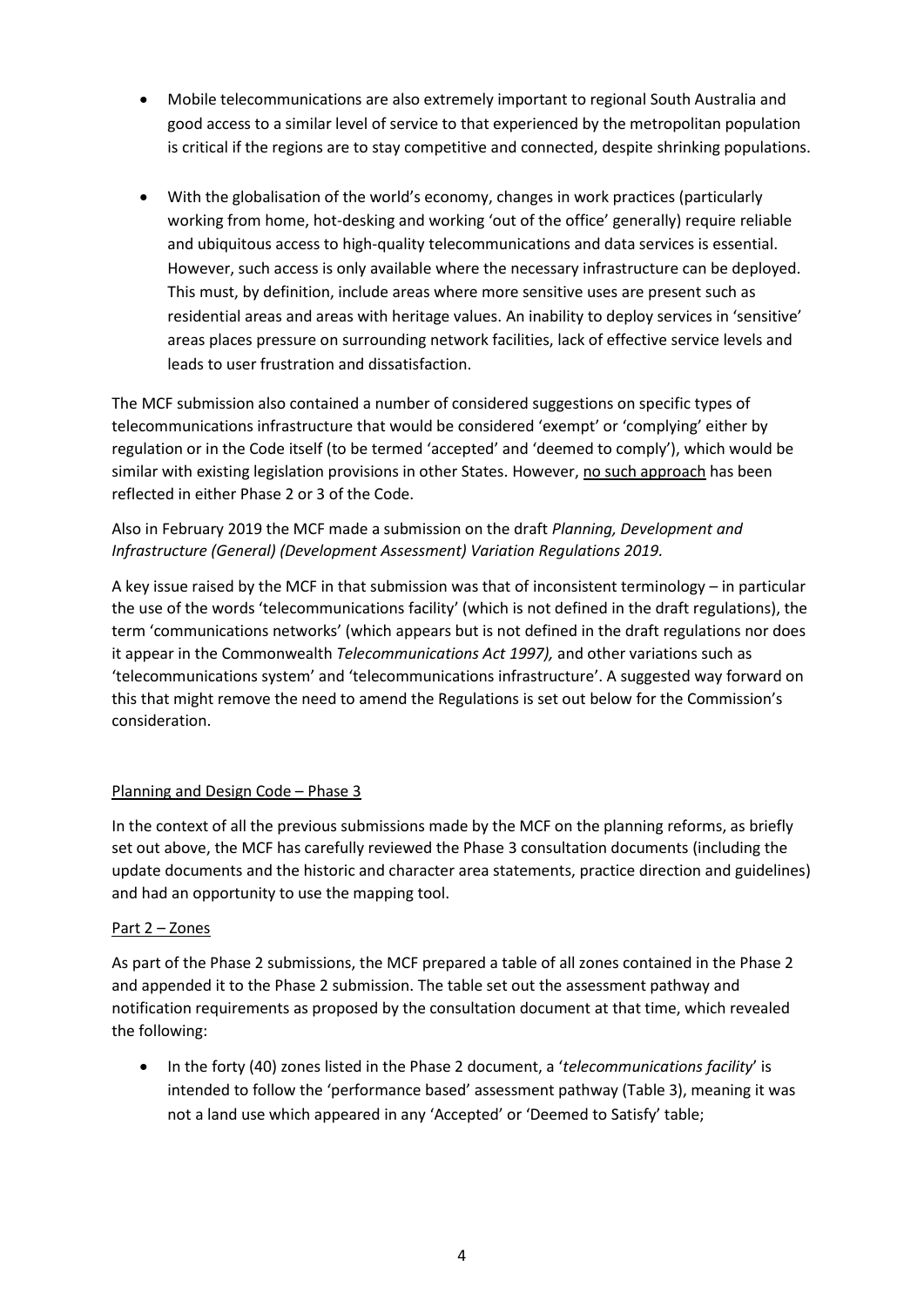- Only eight (8) zones specifically listed *'telecommunications facility'* in Table 3;
- Only one zone out of the forty the Employment Zone specifically listed telecommunications facility in the Assessment Provisions as an envisaged/desired form of development;
- There were a number of inconsistent approaches across the same type of zones (such as the Employment. Suburban and Township Zones), as well as the same class of zones (broadly, residential and non-residential)

In other words, this important and essential piece of infrastructure goes completely unmentioned in 80% of the zones in Phase 2, which is not appropriate nor consistent with the State's high level statements relating to the need for infrastructure (such as the Productive Economy policy).

A check of the 'updated' zoning tables (published at some point since 29 November 2019) does not reveal any changes to the dot point summary above.

Therefore, due to the mechanics of the Code, the contents of that Phase 2 table also apply to Phase 3.

A similar exercise was undertaken for Phase 3, which introduced a further fifteen (15) zones. This analysis revealed:

- The *Hills Face Zone* is introduced as the only zone within the Code where a *'telecommunications facility'* is a restricted form of development (i.e. listed in Table 4);
- Due to lack of a definition in Part 7 of the Code for *'public infrastructure',* it's possible a 'telecommunications facility' is also a restricted form of development within the *City Park Lands Zone*. (Telecommunications facilities are currently a non-complying use within the Park
- Of the remaining thirteen (13) zones, all intend for a *'telecommunications facility'* to be subject to a 'performance based' assessment (Table 3), but only the *Innovation Zone* is the only zone in which a 'telecommunications facility' is specifically mentioned in Table 3; and
- It seems no approval pursuant to the Code would be required for a *'telecommunication facility'* in the Commonwealth Facility Zone, regardless of the proposed assessment pathway. As such, telecommunication facilities could be moved into the 'Accepted' table.

The updated table (with noteworthy components of Phase 2 marked in yellow and Phase 3 in blue), is attached (**Appendix A**).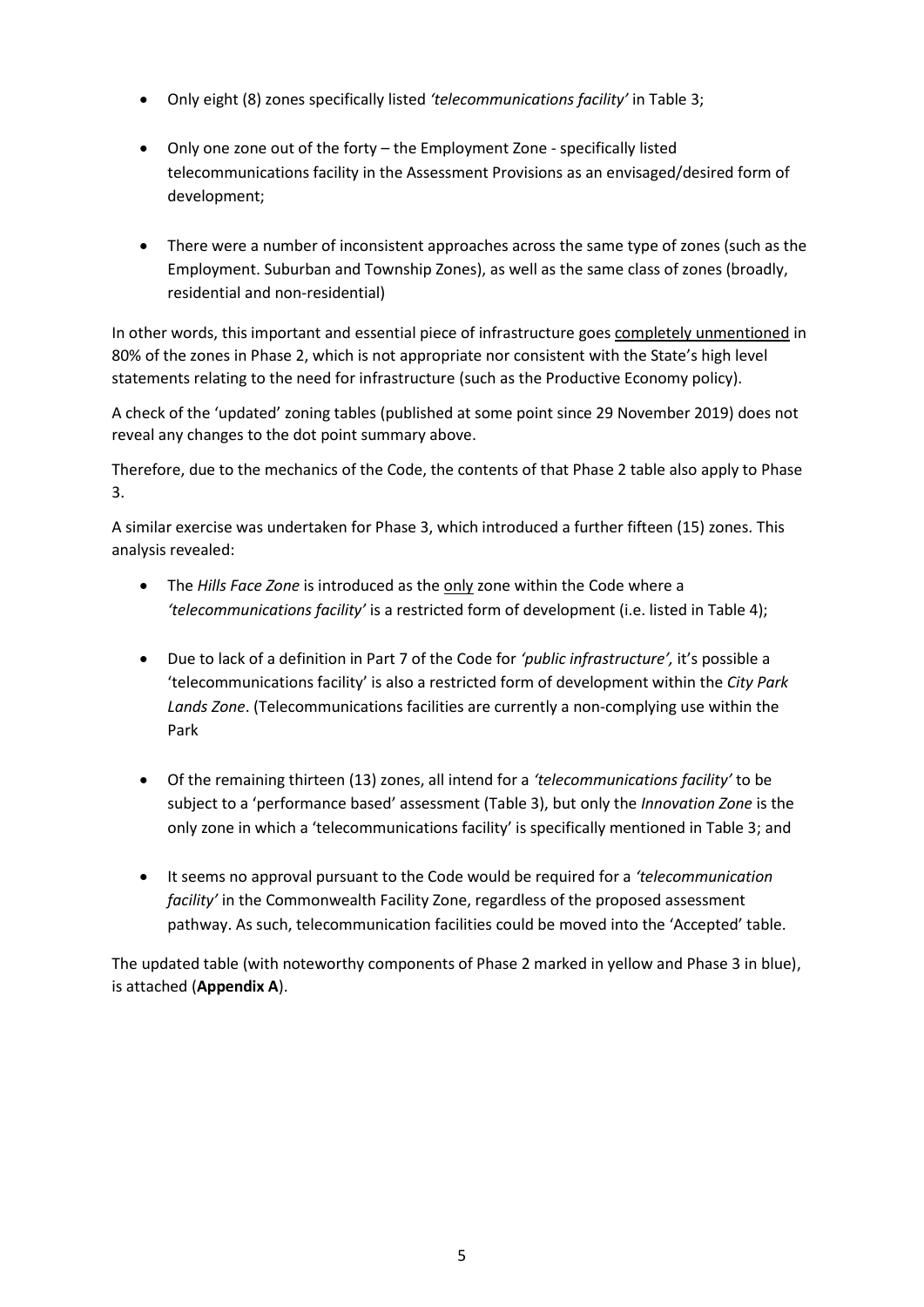This analysis reveals the total number of zones where telecommunications is specifically mentioned down to only **16%** and those where telecommunications is specifically mentioned in the assessment provisions down to just **2%** - see table below.

| Phase | <b>Total Number</b><br>of Zones | Zones where<br><b>TF captured</b><br>by Table 3 | Zones where<br><b>TF specifically</b><br>mentioned in<br>Table 3 | Zones where<br><b>TF specifically</b><br>mentioned in<br>assessment<br>provisions | Zones where<br>TF is a<br>restricted<br>form of<br>development |
|-------|---------------------------------|-------------------------------------------------|------------------------------------------------------------------|-----------------------------------------------------------------------------------|----------------------------------------------------------------|
| 2     | 40                              | 40 (100%)                                       | 8(20%)                                                           | 1(3%)                                                                             | 0                                                              |
| 3     | 55                              | 54* (98%)                                       | (16%)<br>9                                                       | 1(2%)                                                                             | $1*$                                                           |
|       | (15 additional)                 |                                                 | (1 additional)                                                   | (0 additional)                                                                    |                                                                |

*\* Assumes the intention is for 'telecommunications facility' NOT to be captured by the term 'public infrastructure' as it is used in the City Park Lands Zone*

For an item of essential infrastructure which not only contributes significantly to the economy as a matter of course but is a critical enabler of a productive economy this is simply not an acceptable level of recognition or guidance and is inconsistent with the State's Productive Economy policy.

As with Phase 2, the presumably unintentional application of building heights to telecommunications facilities (captured through overlays and the like) remains an issue in Phase 3 and needs to be clarified, particularly where building height triggers public notification (see discussion below).

The notion of such structures being *'sited unobtrusively'* and *'below hilltops and ridgelines*' is common throughout the document, which is not a realistic requirement for telecommunications facilities, particularly in rural areas;

The policy contained within some overlays (generally heritage/character protection type overlays) runs contrary to the notion of telecommunications facilities being essential infrastructure needing to be provided and is complicated further by the more recent release of historic and character area statements.

More generally (as with Phase 2):

- there is an over-reliance on the 'catch all' at the bottom of Table 3 in too many zones, which does not assist in certainty of outcomes or policy intent nor is it consistent with the notion of the timely and efficient provision of essential infrastructure. This is particularly so in zones where it is clear the provision of infrastructure will be very important (and consistent with the Desired Outcomes), such as city, urban corridor, employment, infrastructure and rural zones;
- Overall, there is a low level of emphasis on infrastructure and how it will be provided as noted above only two zones (namely the *Innovation Zone* and the *Employment Zone*) actually mention telecommunication facilities in the Assessment Provisions; even the Infrastructure Zone doesn't include them.

As such, the following zones – which are of types under the current Development Plan regime would be considered as 'preferred' zones for such infrastructure – should always have telecommunications facilities specifically listed (at a minimum in Table 3 but consideration could be given to using Table 2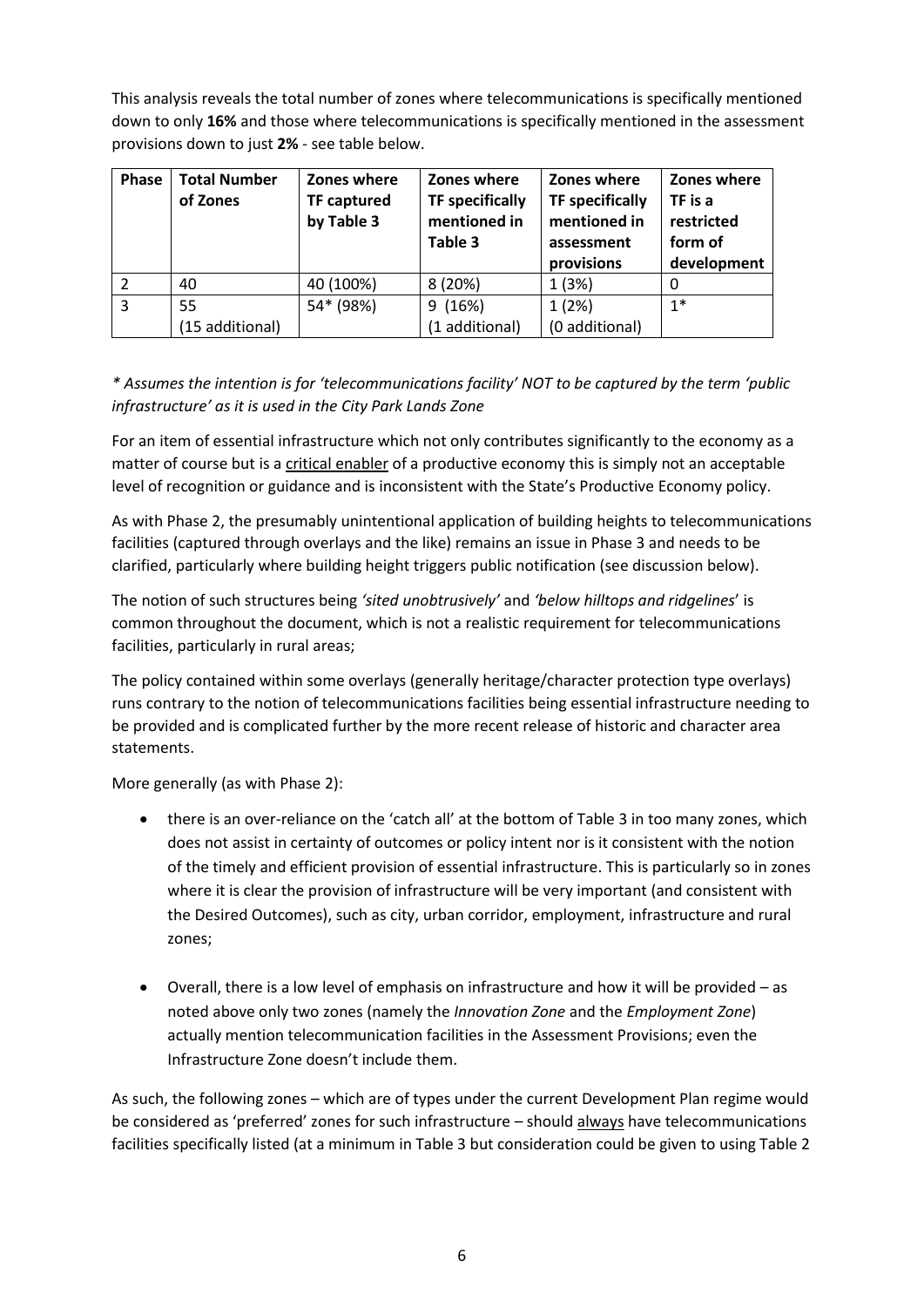in some zones where certain conditions are met) and should avoid notification of an application wherever logical to do so:

| Zone Name/Type                       | <b>Suggested listing</b>                     | <b>Suggested Notification</b>    |
|--------------------------------------|----------------------------------------------|----------------------------------|
| <b>Business Neighbourhood Zone</b>   | Specifically list in Table 3 and             | No notification                  |
|                                      | mentioned in Assessment                      |                                  |
|                                      | Provisions as an envisaged use               |                                  |
| <b>Caravan and Tourist Park Zone</b> | Specifically list in Table 3                 | No notification                  |
| All City zones (5 of)                | Specifically list in Table 3 (and            | No notification, perhaps with    |
|                                      | in particular clarifying the City            | the exception of the City Park   |
|                                      | Park Lands Zone provisions                   | Lands Zone                       |
|                                      | relating to public                           |                                  |
|                                      | infrastructure).                             |                                  |
|                                      | Should be specifically                       |                                  |
|                                      | mentioned in the Assessment                  |                                  |
|                                      | Provisions as an envisaged use               |                                  |
|                                      | given the primacy of these<br>types of zones |                                  |
| All Employment zones (2 of)          | Generally speaking these were                | No notification                  |
|                                      | previously industrial zones or               |                                  |
|                                      | similar and as such TF should                |                                  |
|                                      | be in Table 2 or Table 3.                    |                                  |
|                                      | Should be specifically                       |                                  |
|                                      | mentioned in the Assessment                  |                                  |
|                                      | Provisions as an envisaged use               |                                  |
|                                      | (already included in                         |                                  |
|                                      | Employment Zone)                             |                                  |
| Hills Face Zone                      | Specifically list in Table 3                 | None or by a specific trigger    |
|                                      | (remove from Table 4)                        |                                  |
| Home Industry Zone                   | Specifically list in Table 3                 | None or by a specific trigger    |
| All infrastructure zones (3 of)      | These are zones where this                   | No notification                  |
|                                      | infrastructure should be                     |                                  |
|                                      | explicitly encouraged (and                   |                                  |
|                                      | anticipated) and therefore                   |                                  |
|                                      | Table 2 should be used.                      |                                  |
|                                      | Should be specifically                       |                                  |
|                                      | mentioned in the Assessment                  |                                  |
|                                      | Provisions as an envisaged use               |                                  |
| Master-planned Suburban              | Specifically list in Table 3. A              | No notification (instead rely on |
| Neighbourhood Zone                   | master-planned<br>zone/community gives the   | consistency with master plan)    |
|                                      | ideal opportunity to plan for                |                                  |
|                                      | and appropriately site                       |                                  |
|                                      | infrastructure                               |                                  |
| Motorsport Park Zone                 | Specifically list in Table 3                 | No notification                  |
|                                      | Should be specifically                       |                                  |
|                                      | mentioned in the Assessment                  |                                  |
|                                      | Provisions as an envisaged use               |                                  |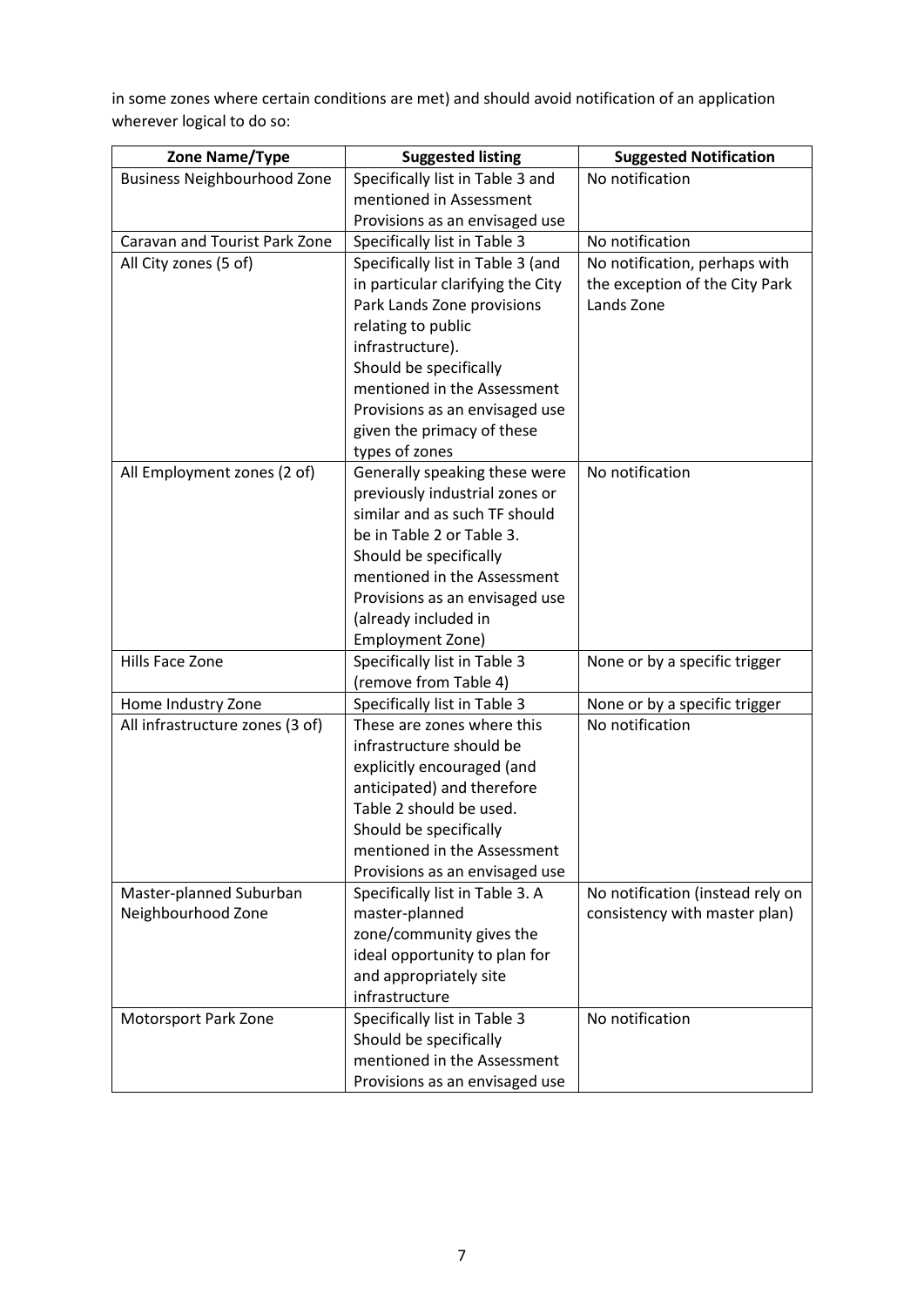| Zone Name/Type                 | <b>Suggested listing</b>                                                                                                                                                                                            | <b>Suggested Notification</b>                                                                          |
|--------------------------------|---------------------------------------------------------------------------------------------------------------------------------------------------------------------------------------------------------------------|--------------------------------------------------------------------------------------------------------|
| Open Space Zone                | Open Space zones are often<br>very useful areas to consider<br>infrastructure. The zone<br>should specifically list TF in<br>Table 3.                                                                               | None or by a specific trigger                                                                          |
| Peri-Urban                     | Specifically mention in Table 3.<br>Consider including in<br>Assessment Provisions as an<br>envisaged use in some areas.                                                                                            | No notification - consistent<br>with the zone policy that<br>windfarms are exempt from<br>notification |
| <b>Recreation Zone</b>         | Similar to Open Space Zones,<br>Recreation Zones are often<br>very useful areas to consider<br>this type of infrastructure<br>(sporting ovals and the like).<br>The zone should specifically<br>list TF in Table 3. | None or by specific trigger                                                                            |
| All rural zones (7 of)         | Should be listed in Table 3 as a<br>minimum but several of the<br>zones could consider Table 2.<br>Should be specifically<br>mentioned in the Assessment<br>Provisions as an envisaged use<br>in most.              | No notification                                                                                        |
| All suburban zones (5 of)      | Specifically list in Table 3.<br>Should be specifically<br>mentioned in the Assessment<br>Provisions as an envisaged use<br>otherwise provision of services<br>will become increasingly<br>difficult.               | No notification, or by specific<br>zone                                                                |
| All township zones (3 of)      | Specifically list in Table 3.<br>Should be specifically<br>mentioned in the Assessment<br>Provisions as an envisaged use.                                                                                           | None or by specific trigger                                                                            |
| All Urban Corridor Zone (5 of) | Specifically list in Table 3.<br>Should also be specifically<br>mentioned in the Assessment<br>Provisions as an envisaged use<br>given the intended land use<br>and population density of such<br>zones.            | No notification.                                                                                       |

As with Phase 2, the remainder of the zones not listed above should all have telecommunications facility specifically mentioned in Table 3 with careful consideration to be given as to whether notification is required absolutely or only in certain circumstances.

In some zones it will also be appropriate to specifically mention telecommunications facility in the Assessment Provisions as an envisaged use.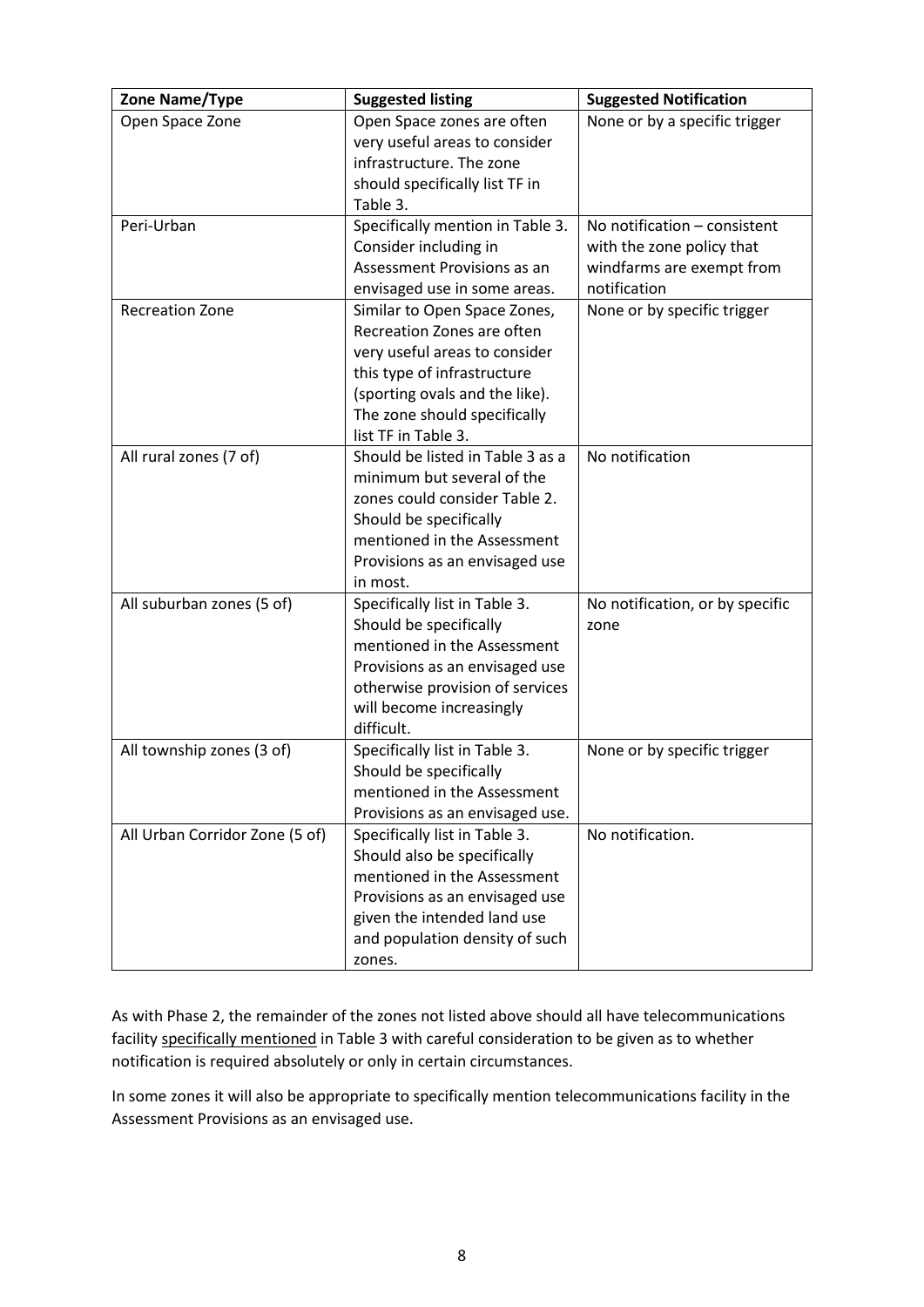In short, no zone should rely on the Table 3 catch-all statement of 'All other Code Assessed Development' as the importance of the provision of infrastructure should not be understated and the applicable policy regime and assessment pathway should be as clear and certain as possible. The key non-residential zones should make assessment much more straightforward whilst within residential zones the need for infrastructure means the assessment pathway requires more careful consideration than it appears to have given.

## Refinement of Definition in Part 7

To ensure a consistent application of the definition of a telecommunications facility (which although is now tied to the Commonwealth definition in Part 7 of the Code), there remains the potential for other seemingly interchangeable terms (such as 'communications network') to confuse the intent of this.

As such, it is suggested that the definition for *telecommunications facility* contained in Part 7 of the Code be amended as per the table below:

| <b>Land Use Term</b> | <b>Definition</b>         | <b>Includes</b>    | <b>Excludes</b> |
|----------------------|---------------------------|--------------------|-----------------|
| Telecommunications   | Means a facility within   | Communications     |                 |
| facility             | the meaning of the        | <b>Network</b>     |                 |
|                      | <b>Telecommunications</b> |                    |                 |
|                      | Act 1997 of the           | Telecommunications |                 |
|                      | Commonwealth,             | System             |                 |
|                      | including the             |                    |                 |
|                      | <b>Telecommunications</b> | Telecommunications |                 |
|                      | (Low-Impact Facilities)   | Infrastructure     |                 |
|                      | Determination 2018        |                    |                 |

## Building Height Limits

Building height limits are used extensively throughout the consultation document and are also used in some areas by the relevant technical and numeric overlay in the mapping portal.

Building heights are sometimes discussed in conjunction with wall heights and are no doubt intended to apply to buildings in the traditional sense of the word. This is obvious where the term 'storey' is used to limit building height but less so where a metre measurement is used.

Building heights are also often a trigger in various zones for public notification to occur. Often this trigger height is only around 9 metres. In the Open Space Zone and Recreation Zone the height limits are set at between 3 and 5 metres for some types of development.

It is unrealistic to have such a provision relate strictly to infrastructure which requires height as a key characteristic – this applies equally in urban and regional areas.

Although it's quite possible this building height limit was not intended to capture infrastructure such as telecommunication facilities, the consultation document does not make this clear and this will undoubtedly lead to confusion and argument.

In *Telstra Corporation Limited v City of Marion (SAERDC 69 [2000])*, the ERD Court was asked to consider whether a provision in the City of Marion Development Plan that deemed a building greater than two-storeys or ten metres in height as non-complying was applicable to a 25m-high telecommunications facility.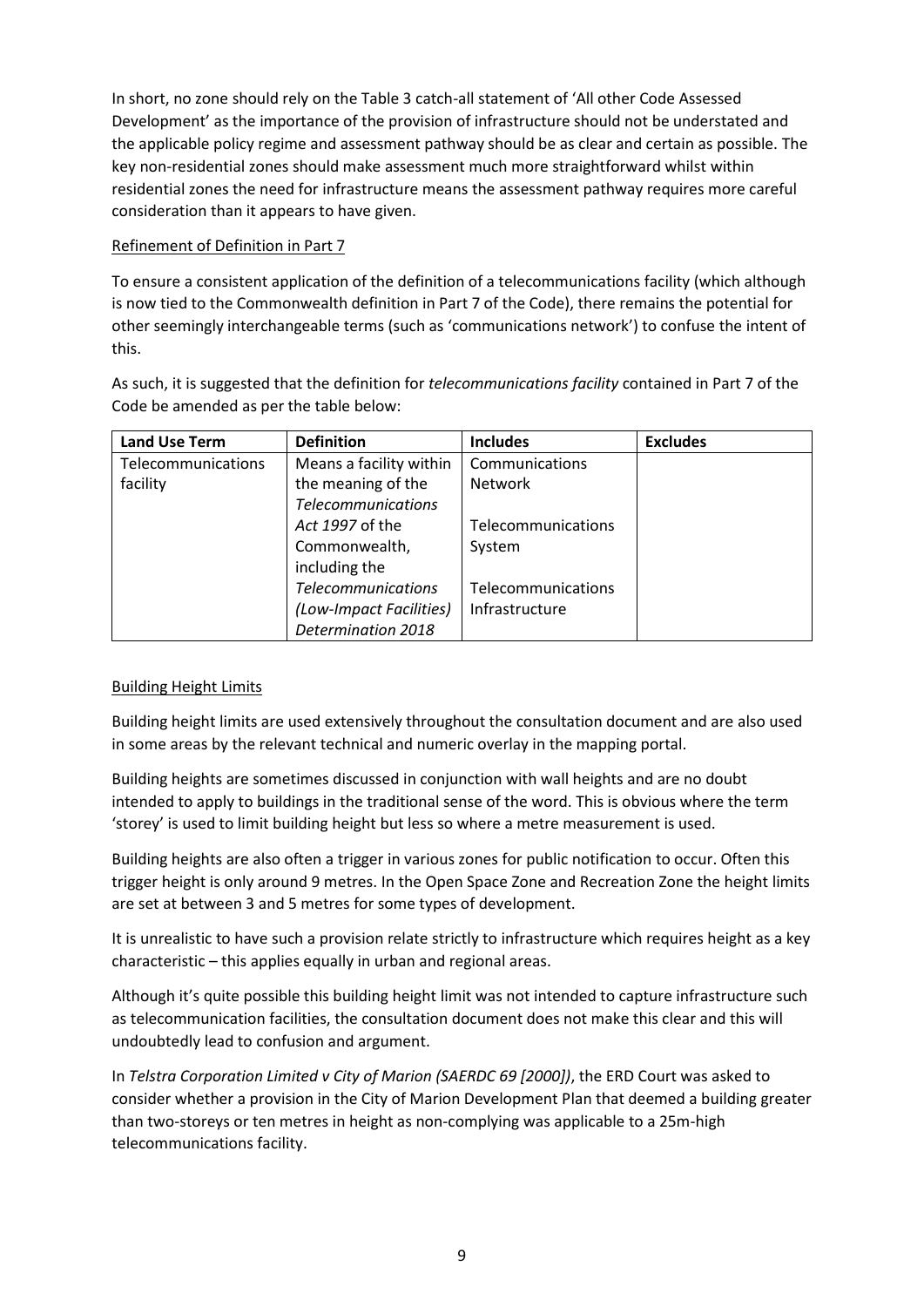Her Honour Judge Trenorden concluded at paragraph 11:

*The proposed 25 metre high tower is a structure, but not a "building" as that term is used in the phrase "buildings with a height greater than two storeys or ten metres", expressed to be a non-complying kind of development in the provisions for Commercial (South Road) Zone in the relevant Development Plan. It follows that the proposed development is not a noncomplying kind of development, on account of its height.*

Accordingly, the MCF is concerned that, as currently written, the building height limitations imposed throughout the consultation document and in most (if not all) of the zones will undo this legal precedent, which has been long held.

To overcome this problem it is suggested that Part 8 of the Code, which contains the Administrative Definitions, include telecommunications as set out in the table below:

| Term                               | Definition                        | Illustrations |
|------------------------------------|-----------------------------------|---------------|
| <b>Telecommunications Facility</b> | <b>Essential Infrastructure</b>   |               |
|                                    |                                   |               |
|                                    | Not affected by any policy        |               |
|                                    | relating to building height       |               |
|                                    | (including notification triggers) |               |
|                                    |                                   |               |
|                                    | Low-Impact Facilities are         |               |
|                                    | acceptable in all Zone, Sub-      |               |
|                                    | Zones and Overlays                |               |
|                                    |                                   |               |
|                                    | Includes Communications           |               |
|                                    | <b>Networks</b>                   |               |

#### Overlays, Historic and Character Area Statements

The Phase 2 submission dealt generally with a range of issues relating to overlays within the Code.

However, an issue that was not raised at the time was that of the impact of overlays on the ability of carriers to continue using Commonwealth powers to build, maintain, replace and operate facilities that would otherwise not need approval (and also increase the difficulty for facilities that do require approval). These are extensive powers and widely-used by the carriers to ensure continuation of service.

It appears that some overlays within the Code, particularly those relating to historic and heritage matters (along with the relevant character statements), may conflict with the relevant Commonwealth legislation, putting the State at odds with that paramount regime and potentially invalidating the new policy.

The Commonwealth's *Telecommunications (Low-Impact Facilities) Determination 2018* states at Section 2.5(5):

*'An area is an area of environmental significance if, under a law of the Commonwealth, a State or a Territory, it consists of a place, building or thing that is entered into a register relating to heritage conservation.'*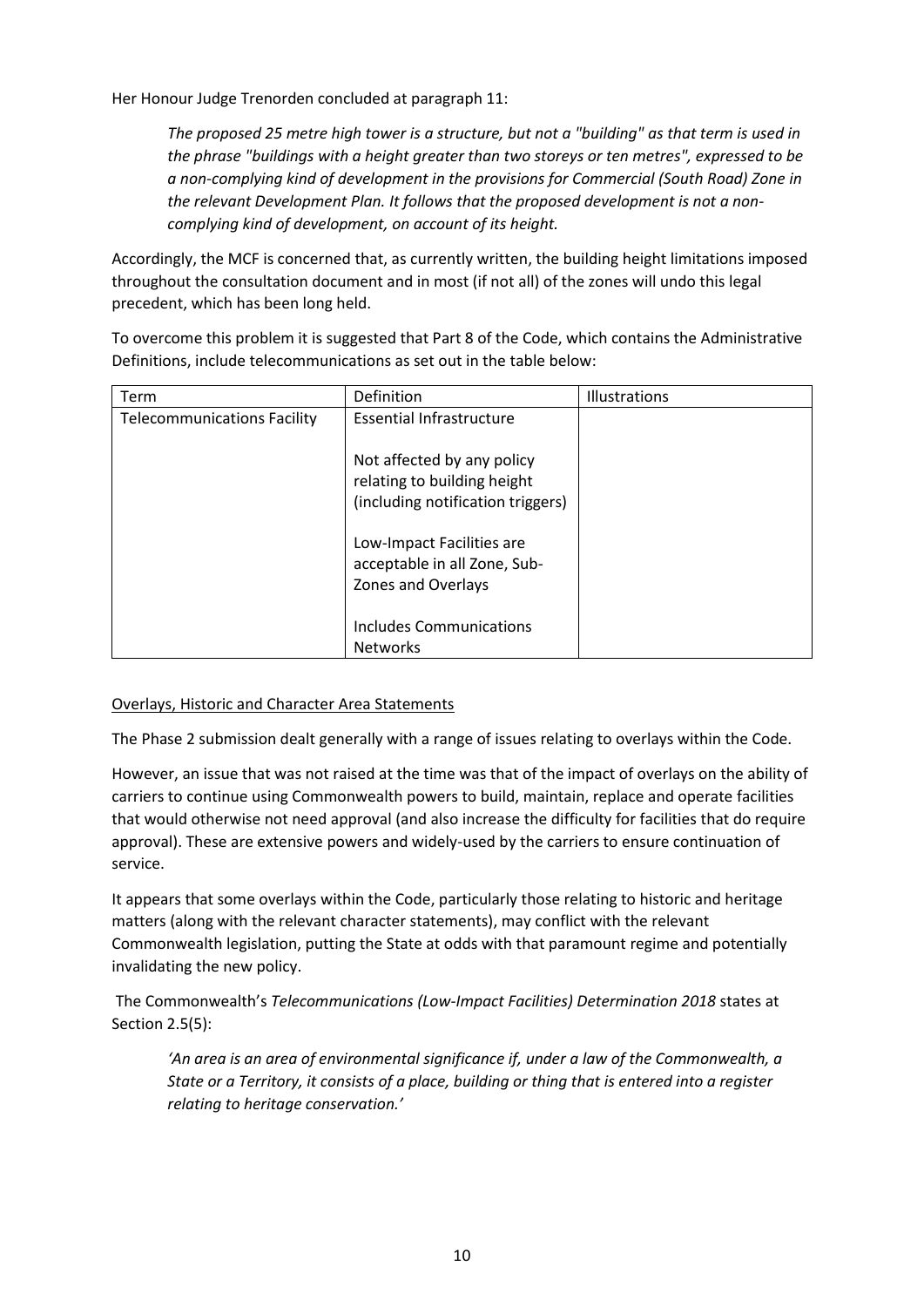This provision intends to limit low-impact facilities (which are not just limited to mobile telephone infrastructure) in such areas, which generally subjects them to the development application process.

The risk with the Code's proposed overlays, particularly the historic and character area statements and overlays (which are noted as impacting a greater number of individual properties than the current regime), is they create greater uncertainty for these previously exempt facilities.

There is some further confusion introduced by way of Schedule 4 (specifically Clause 13) of the Regulations, and its inconsistency when compared with the railway infrastructure exemptions listed in Clause 14 (which are more wide-ranging, despite telecommunications arguably being of much more relevance and benefit to the community).

For example, in clause 14, which allows the installation of *'infrastructure associated with a railway'*  in any location (apart from an area affected by State Heritage or a local heritage place).

Clause 14 then goes on to define *infrastructure* in this clause as:

*(c) any structure or equipment associated with any power, signalling, control or communications system (including signalling boxes, huts, gantries, masts, towers, poles and frames);*

*(g) other infrastructure related to the operation or maintenance of railway, tramway or light railway activities;*

A plain reading of Clause 14 indicates this is a wide-ranging exemption with no desire to hold back structure heights or have any regard for the zoning in which it occurs or any overlays that would otherwise apply. The MCF would argue, as important as railway infrastructure is, access to highquality telecommunications services is a more vital day-to-day proposition for most people in South Australia, but the clause 13 exemptions are much more limited and therefore less useful.

Further, whilst a railway line's primary function is to go from A to B, telecommunications must attempt to service all the areas in between, regardless of zoning, topography or land uses – areas railways can avoid by taking a different route.

The key point of this comparison is the Clause 14 exemptions came about due to the handover of railways from the Commonwealth to the State, with the State needing to ensure railways could continue to build, operate and maintain infrastructure in a relatively unfettered way. Telecommunications and its essential nature and importance should be similarly considered.

Introducing restrictions on minor or previously exempt facilities and works is potentially a very serious problem for the telecommunications industry and one which needs to be properly discussed and resolved, as it both unnecessary and unrealistic to expect a development application to be lodged for what are minor, uncontroversial and/or (most importantly) previously exempted works.

However, it also seems there may be a legal question as to whether practice directions and guidelines can overcome any problems caused – unintentionally or otherwise - by the Regulations (rather than rely on changes to the Regulations themselves), which is another matter the MCF is concerned about.

With respect to facilities that do require approval under the Code, the MCF is concerned that the previously unworkable policy within the City of Port Adelaide Enfield (set out in the MCF's October 2018 submission), which effectively excluded vast swathes of residential and commercial/centre areas from telecommunications facilities by making them non-complying, has been carried over into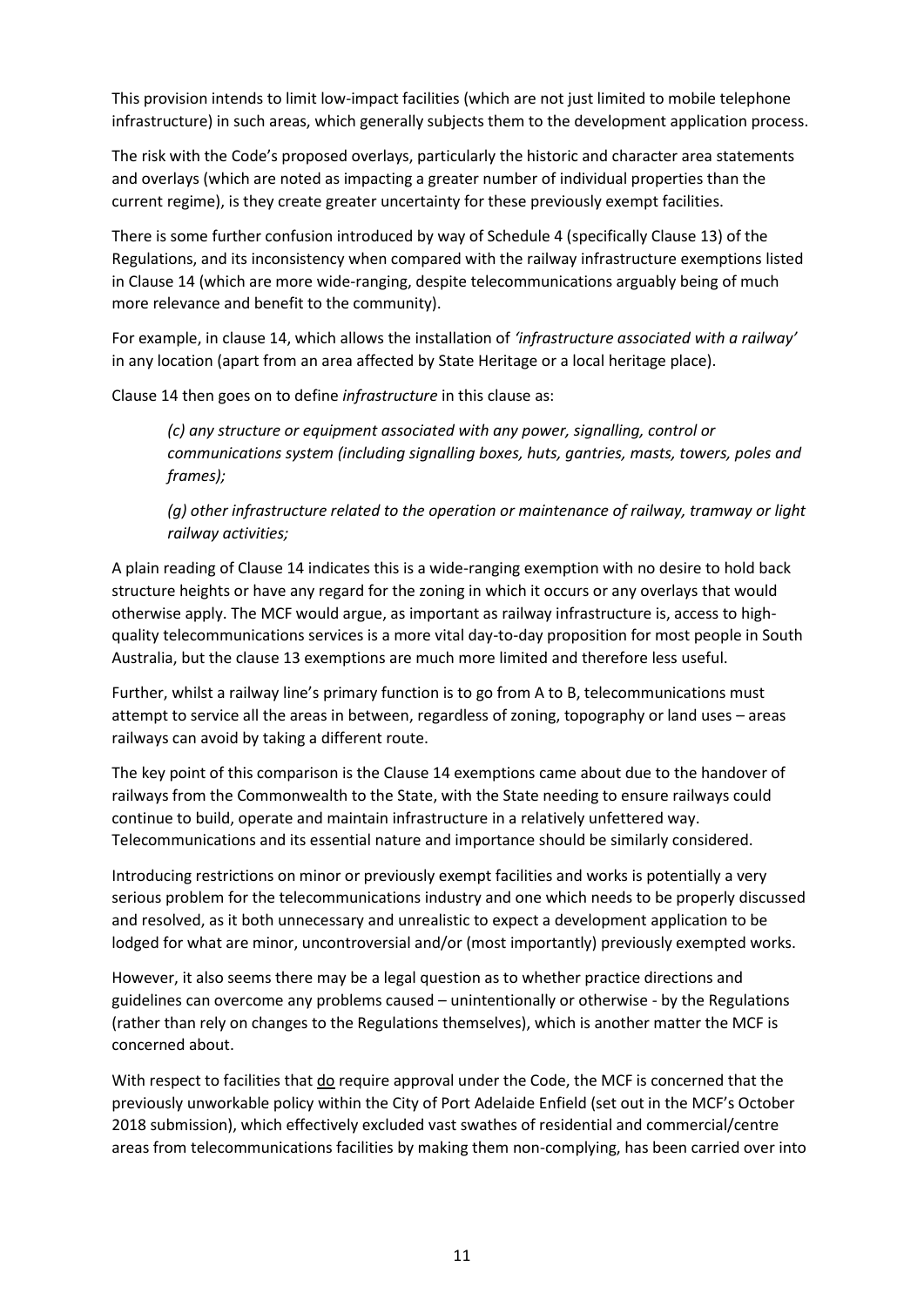the new overlays and statements (for example see PAdE1 and PAdE3, which are the effectively the same areas impacted under the existing Development Plan regime).

In the MCF's view, the changes now proposed have made matters worse and carries the problems previously identified in City of Port Adelaide Enfield over into other previously unaffected Council areas.

Unsurprisingly, given the scope of the changes to be brought about by the Code and the number of intersecting documents, it's also not clear exactly how all of these different components fit together and are intended to work under the new system. The MCF is of the view these concerns should be the subject of an urgent meeting to allow the Commission to demonstrate the intent and practical outcomes so the MCF can allay the concerns of its members or, alternatively, assist in ensuring the new legislation does not cause the difficulties identified in this submission.

#### Other Matters

As has occurred in other states, it would be appropriate for the Commission to consider whether a telecommunication and/or infrastructure Practice Direction and Practice Guideline document as a useful and appropriate mechanism by which to better set out the State's position on telecommunications infrastructure.

This would allow the opportunity, as has occurred in Victoria, for the State to be clear on its position that:

- 1) Telecommunications facilities are essential infrastructure
- 2) Telecommunications facilities cannot be a restricted form of development in any zone
- 3) Telecommunications facilities that currently enjoy Commonwealth exemption under the existing Development Plan regime will continue to enjoy that exemption regardless of any new overlays, historic or character statements

The MCF would be pleased to work with the Commission to develop a suitable framework for such a guideline, which could be along similar lines to the changes to the *Development Regulations* made to ensure railways could continue to function properly when the State assumed control from the Commonwealth (this was discussed in some detail in the MCF's October 2018 submission). As such, the Commission can be comfortable that such an approach and the changes that follow are by no means unprecedented in South Australia and will greatly increase certainty now and reduce the need for complicated or extensive rework at a later date.

In addition, Design Standards for Telecommunications Facilities could also be developed to ensure consistent service provision (including those currently relying on the Low Impact Determination 2018).

It is noted that policy anticipated for infrastructure included: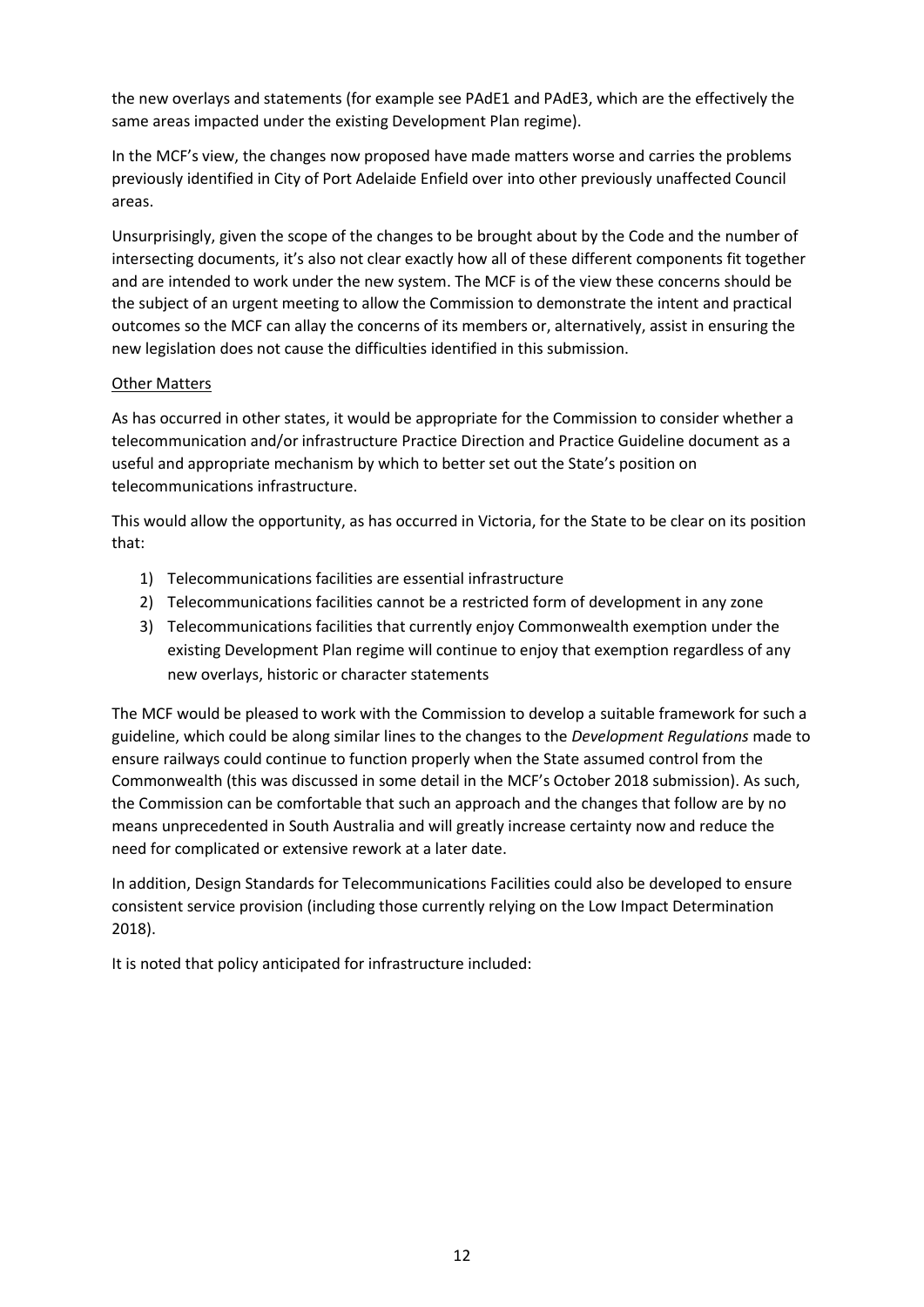Design Standards may be prepared for both the public realm and infrastructure. Under the new system, there are three main opportunities for Design Standards to be applied. These include:

- Off-setting Contributions Schemes: applying to development contributions for public realm works.
- Infrastructure Delivery Schemes : applying to the provision of basic infrastructure in designated growth areas.
- Specific spatial layers or locations: applying to strategic and priority areas as specified by the Planning and Design Code, such as urban renewal precincts.

Design Standards may include:

- · design principles
- · minimum design requirements (standards)
- design guidance with respect to any other matter.

Design Standards may also be accompanied by advisory material in the form of design manuals or guidelines.

The MCF requests that these matters be the subject of an urgent meeting with the Commission to discuss how best they might be dealt with, as amendments to the Regulations post commencement of the Code phases is likely to be very difficult and time consuming, as it has been in the past.

Of particular importance is consideration to maintaining a consistent within Schedule 4 of the Regulations between clauses 13 and 14 and introducing an exemption for minor and low-impact facilities, which will need to be more carefully considered for all but the most sensitive overlay areas (most likely those of a heritage/historic nature).

--------------------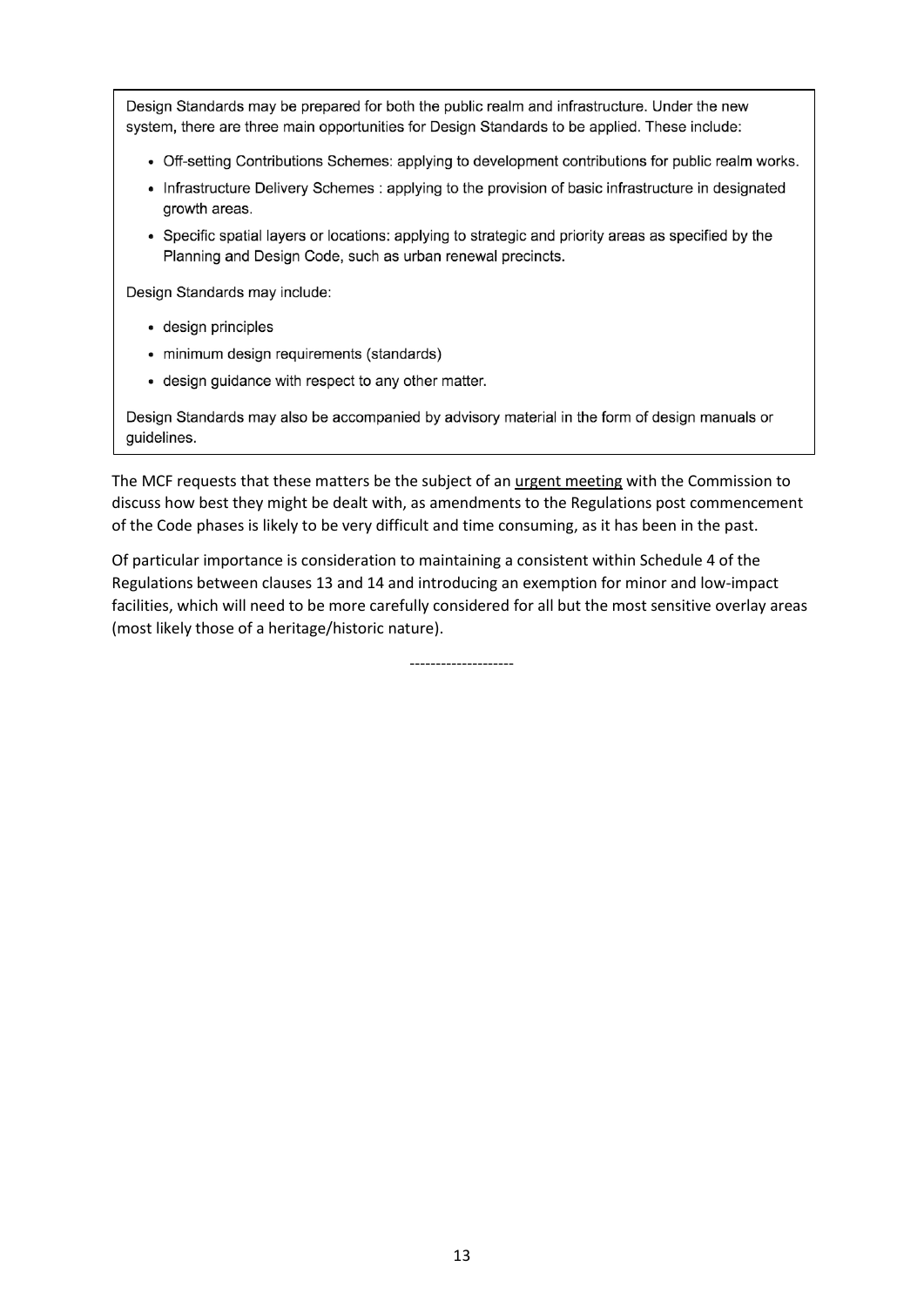As always, the MCF welcomes engagement with government on these important issues and encourages careful consideration of this submission and all previous submissions. The October 2018 submission in particular meticulously sets out all of the relevant issues and provides a clear pathway forward, which is developed further in the MCF's subsequent submissions (including Phase 2) and this one.

Community expectations for the provision of a reliable next generation mobile telecommunications service may be partially unrealised or significantly delayed without regard to the matters contained in this and other MCF submissions.

The Planning and Design Code is a great opportunity to get this important policy regime right and ensure South Australia and its communities have access to the latest and most reliable mobile telecommunications networks available.

Please don't hesitate to contact me on **or Separate State** or Mark Baade (planning consultant) on should you have any immediate questions about these important issues so the State can ensure the new planning system responds appropriately.

Yours sincerely,

**Ray McKenzie** Manager, Mobile Carriers Forum Australian Mobile Telecommunications Association

#### *Attached:*

*Appendix A – Comparison of Zones Assessment Pathways and Notification (Phase 3)*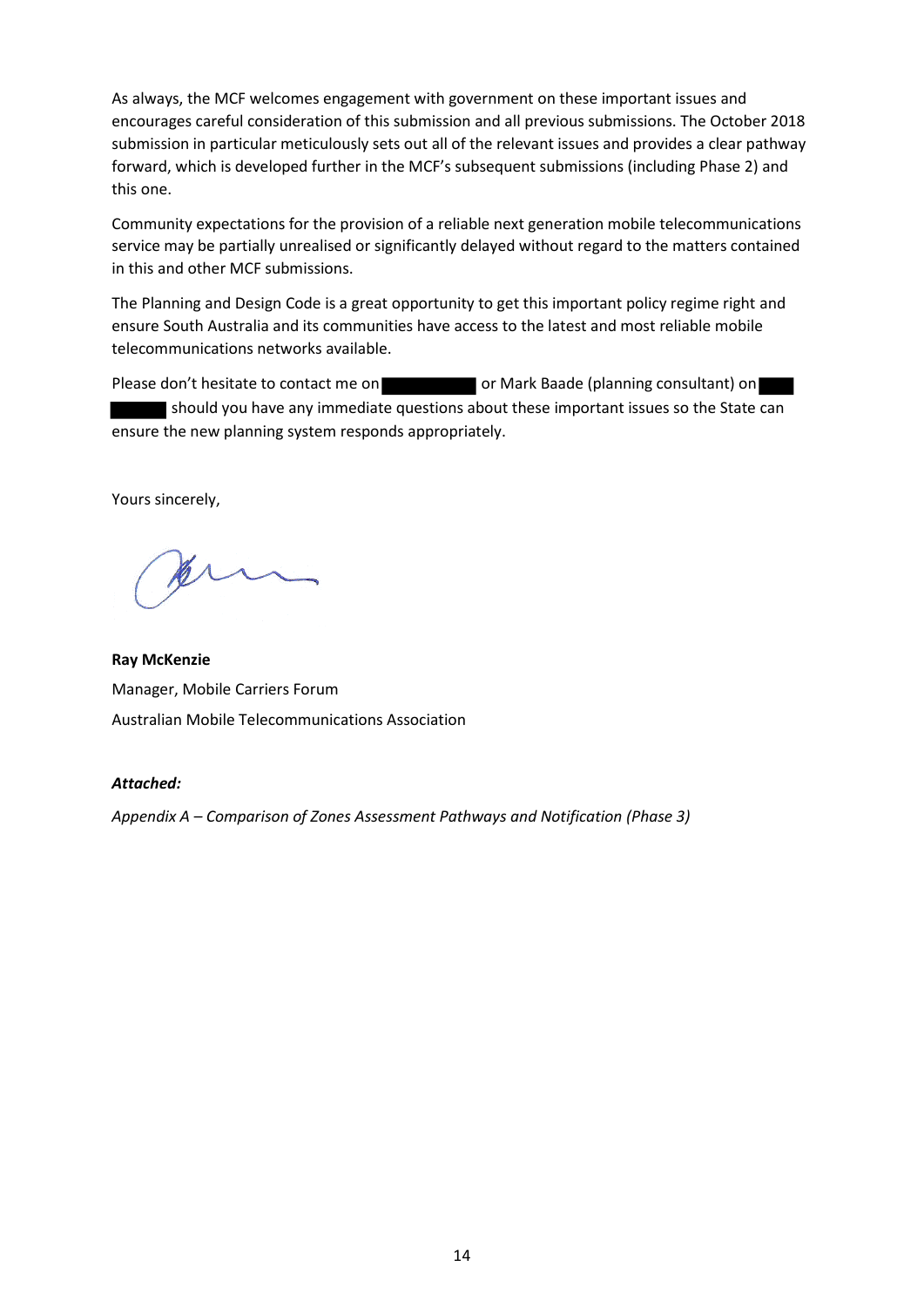# **APPENDIX A - PHASE 3 CODE CONSULTATION**

Part 2 – Zones and Sub-Zones

Yellow - previously submitted notes on zones introduced in Phase 2

Blue – additional zones introduced in Phase 3

| Zone                               | Assessment pathway          | Notification/other comments               |
|------------------------------------|-----------------------------|-------------------------------------------|
| <b>Business Neighbourhood Zone</b> | Performance assessed        | DPF 3.1 12m height limit triggers public  |
|                                    | - not specifically          | notification                              |
|                                    | mentioned                   | Should be specifically listed in Table 3  |
| Caravan and Tourist Park Zone      | Performance assessed        | Notified by default                       |
|                                    | - not specifically          | Could be specifically listed in Table 3   |
|                                    | mentioned                   |                                           |
| <b>Commonwealth Facility Zone</b>  | <b>Performance assessed</b> | No notification requirements.             |
|                                    | - not specifically          | Probably doesn't require approval in      |
|                                    | mentioned                   | any event.                                |
| <b>Community Facilities Zone</b>   | Performance assessed        | DTS/DPF 2.1 Building height overlay?      |
|                                    | - not specifically          | Notified by default                       |
|                                    | mentioned                   |                                           |
| Conservation Zone                  | Performance assessed        | Notified by default                       |
|                                    | - not specifically          |                                           |
|                                    | mentioned                   |                                           |
| <b>City Living Zone</b>            | Performance assessed        | Notified by default                       |
|                                    | - not specifically          |                                           |
|                                    | mentioned                   |                                           |
| <b>City Main Street Zone</b>       | Performance assessed        | Notified by default                       |
|                                    | - not specifically          |                                           |
|                                    | mentioned                   |                                           |
| <b>Capital City Zone</b>           | Performance assessed        | Notified by default                       |
|                                    | - not specifically          | Should be specifically listed in Table 3  |
|                                    | mentioned                   | or could be considered for inclusion in   |
|                                    |                             | Table 2 given the nature of the zone      |
| <b>City Park Lands Zone</b>        | Appears to be               | Probably intended to be notified by       |
|                                    | performance assessed        | default (ie. supposed to be captured by   |
|                                    | as not specifically         | Table 3) but unclear due to Table 4       |
|                                    | mentioned,                  | inclusion of 'public infrastructure'.     |
|                                    | <b>HOWEVER 'public</b>      |                                           |
|                                    | infrastructure' is listed   | Needs to be clarified to ensure TFs are   |
|                                    | in Table 4 as               | listed in Table 3 and notification is     |
|                                    | 'restricted'. Public        | required. Allowing TFs in the Park        |
|                                    | Infrastructure is NOT       | Lands will often provide a better         |
|                                    | defined in Part 7 of        | solution in terms of location.            |
|                                    | the Code.                   |                                           |
| <b>City Riverbank Zone</b>         | Performance assessed        | Notified by default                       |
|                                    | - not specifically          | Should be specifically listed in Table 3  |
|                                    | mentioned                   | and in the Innovation Subzone should      |
|                                    |                             | be exempt from notification.              |
| <b>Coastal Waters and Offshore</b> | Performance assessed        | Specifically requires public notification |
| <b>Islands Zone</b>                | – <mark>specifically</mark> | Part 4 requirements                       |
|                                    | <i>mentioned</i>            |                                           |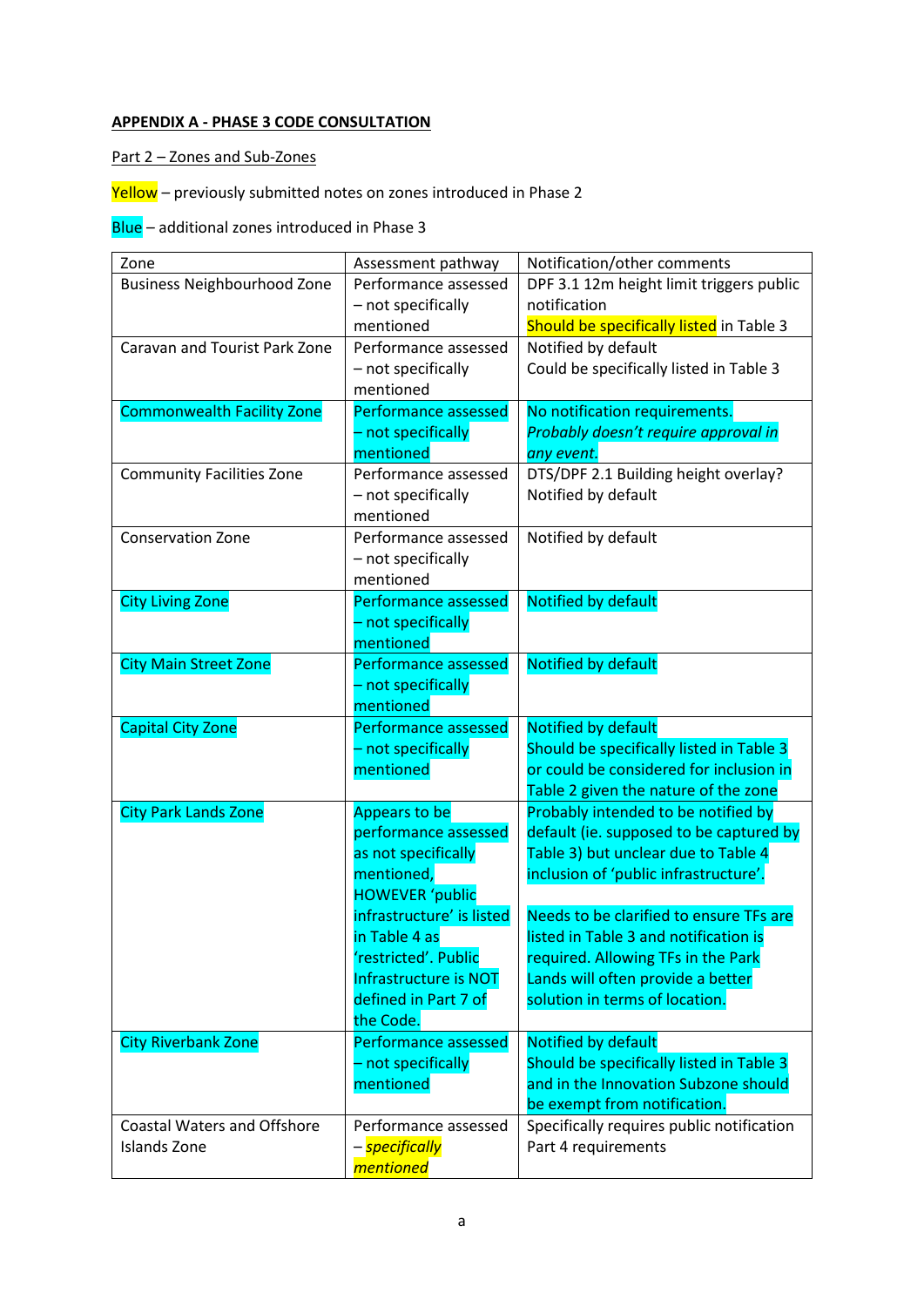| Deferred Urban Zone                            | Performance assessed<br>- not specifically<br>mentioned                                                                                         | Notified by default                                                                                                                                                                                                                                                                                   |
|------------------------------------------------|-------------------------------------------------------------------------------------------------------------------------------------------------|-------------------------------------------------------------------------------------------------------------------------------------------------------------------------------------------------------------------------------------------------------------------------------------------------------|
| <b>Employment Zone</b>                         | Performance assessed<br>– <mark>specifically</mark><br>mentioned<br>Telecommunications<br>facility is a 'desired'<br>use (not the term<br>used) | <b>Excluded</b> from notification (unless<br>adjacent different zone)<br>Extensive overlays, some seem<br>irrelevant or onerous for an<br>employment zone and inconsistent<br>with PO1.1<br>Buffer to residential introduced in<br>PO1.2                                                              |
| <b>Employment (Bulk Handling)</b><br>Zone      | Performance assessed<br>- not specifically<br>mentioned                                                                                         | Notified by default<br>Should be consistent with Employment<br>Zone given nature of BH zone                                                                                                                                                                                                           |
| General Neighbourhood Zone                     | Performance assessed<br>- not specifically<br>mentioned                                                                                         | Notified by default and potentially<br>captured by building height DTS4.1<br>PO1.3 expands on previous policy<br>about "range of services to the local<br>community" that works to specifically<br>exclude TF<br>PO1.4 continues this theme                                                           |
| Greenfield Suburban<br>Neighbourhood Zone      | Performance assessed<br>- not specifically<br>mentioned                                                                                         | Notified by default and potentially<br>captured by building height<br>DTS/DPF8.1<br>Conflicting policy about form of<br>development and supply of<br>infrastructure                                                                                                                                   |
| <b>Hills Face Zone</b>                         | Restricted<br>Not an acceptable<br>outcome                                                                                                      | Would be notified if restricted.<br>However, should be listed in Table 3<br>and subject to notification.                                                                                                                                                                                              |
| Home Industry Zone                             | Performance assessed<br>- not specifically<br>mentioned                                                                                         | Notified by default and potentially<br>captured by building height<br>DTS/DPF2.1                                                                                                                                                                                                                      |
| <b>Housing Diversity</b><br>Neighbourhood Zone | Performance assessed<br>- not specifically<br>mentioned                                                                                         | Notified by default and potentially<br>captured by building height. Also<br>captured by 'non-residential<br>development' exclusion.<br>PO1.3 expands on previous policy<br>about "range of services to the local<br>community" that works to specifically<br>exclude TF<br>PO1.4 continues this theme |
| Infrastructure Zone                            | Performance assessed<br>- not specifically<br>mentioned                                                                                         | Notified by default<br>TF not listed in PO1.1/DTS/DPF 1.1<br>Should be either 'deemed to satisfy' or<br>specifically listed in table 3.                                                                                                                                                               |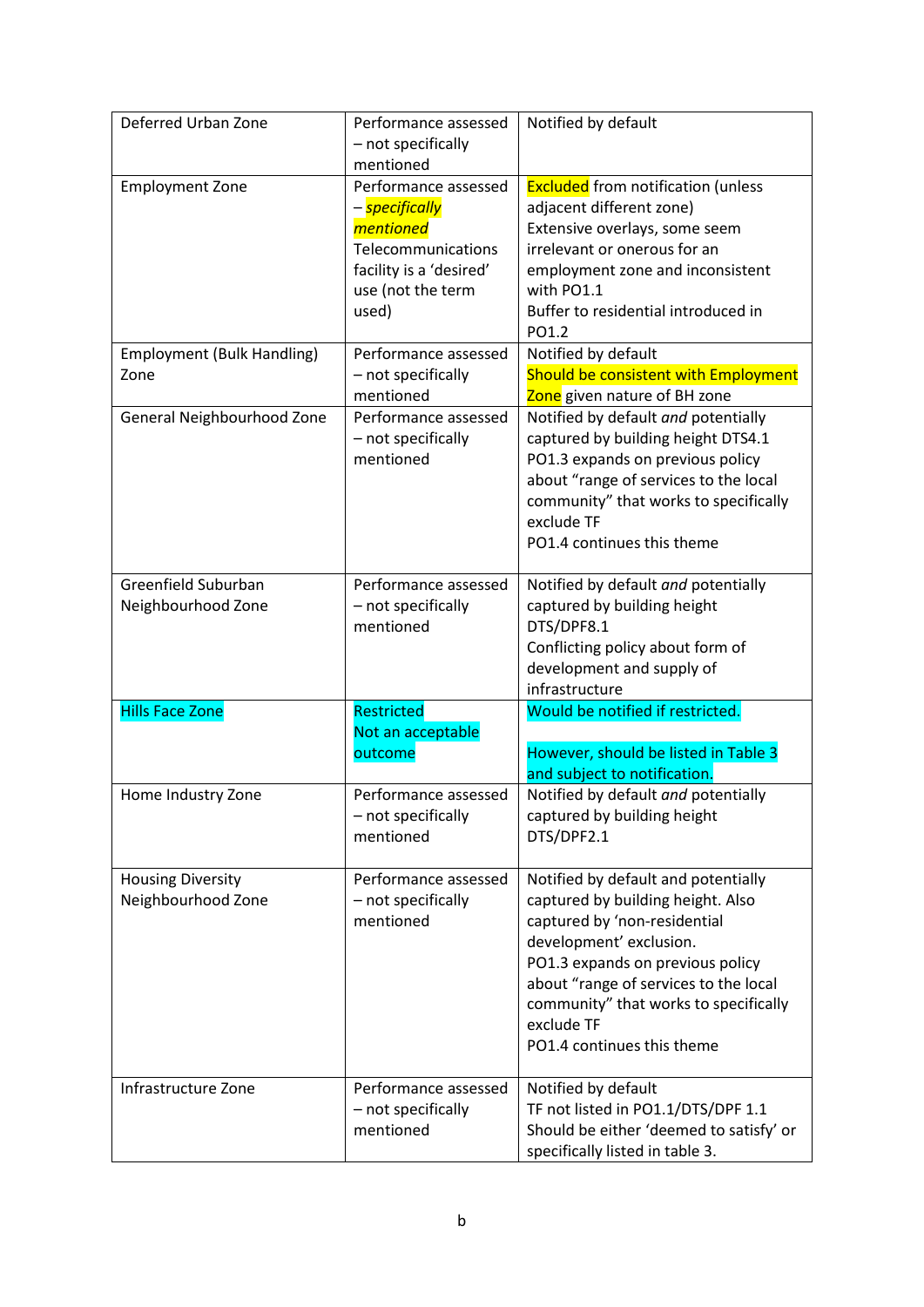| Infrastructure (Airfield) Zone                       | Performance assessed<br>- not specifically<br>mentioned    | Should not be subject to public<br>notification.<br><b>Makes no sense</b><br>Notified by default<br>Should be specifically mentioned in<br>Table 3 - it's infrastructure but airfield<br>requires greater scrutiny<br>Should not be notified                          |
|------------------------------------------------------|------------------------------------------------------------|-----------------------------------------------------------------------------------------------------------------------------------------------------------------------------------------------------------------------------------------------------------------------|
| Infrastructure (Ferry and<br>Marina                  | Performance assessed<br>- not specifically<br>mentioned    | Notified by default<br>Should be specifically mentioned in<br>Table 3 - it's infrastructure<br>Should not be notified                                                                                                                                                 |
| <b>Innovation Zone</b>                               | <b>Performance assessed</b><br>– specifically<br>mentioned | No notification.                                                                                                                                                                                                                                                      |
| Master-planned Suburban<br><b>Neighbourhood Zone</b> | Performance assessed<br>- not specifically<br>mentioned    | Notified by default<br>Given the 'master planned' intent of<br>this zone, TFs need to be specifically<br>listed in Table 3.                                                                                                                                           |
| <b>Motorsport Park Zone</b>                          | Performance assessed<br>- not specifically<br>mentioned    | Notified by default<br>Much of this zone is infrastructure-<br>related, with a big range DTS<br>Should be specifically mentioned at<br>least in Table 3 - it's infrastructure, but<br>could easily fit into Table 2<br>Should not be notified                         |
| Open Space Zone                                      | Performance assessed<br>- not specifically<br>mentioned    | Notified by default<br>Severe building height restriction and<br>other policy impacting on ability to<br>place TFs in this zone. In the past this<br>zone/type of land has been suitable.<br>Should be specifically mentioned in<br>Table 3 - could still be notified |
| Peri-Urban Zone                                      | Performance assessed<br>- not specifically<br>mentioned    | Notified by default, but wind farm is<br>NOT notifiable. TFs are important in a<br>zone such as this and should be<br>specifically listed in Table 3 and exempt<br>from notification.                                                                                 |
| <b>Recreation Zone</b>                               | Performance assessed<br>- not specifically<br>mentioned    | Notified by default<br>Severe building height restriction and<br>other policy impacting on ability to<br>place TFs in this zone. In the past this<br>zone/type of land has been suitable.<br>Should be specifically mentioned in<br>Table 3 - could still be notified |
| Remote Areas Zone                                    | Performance assessed<br>- not specifically<br>mentioned    | Notified by default.<br>This zone recognises infrastructure is<br>required to service this area - but TF<br>not listed/included.                                                                                                                                      |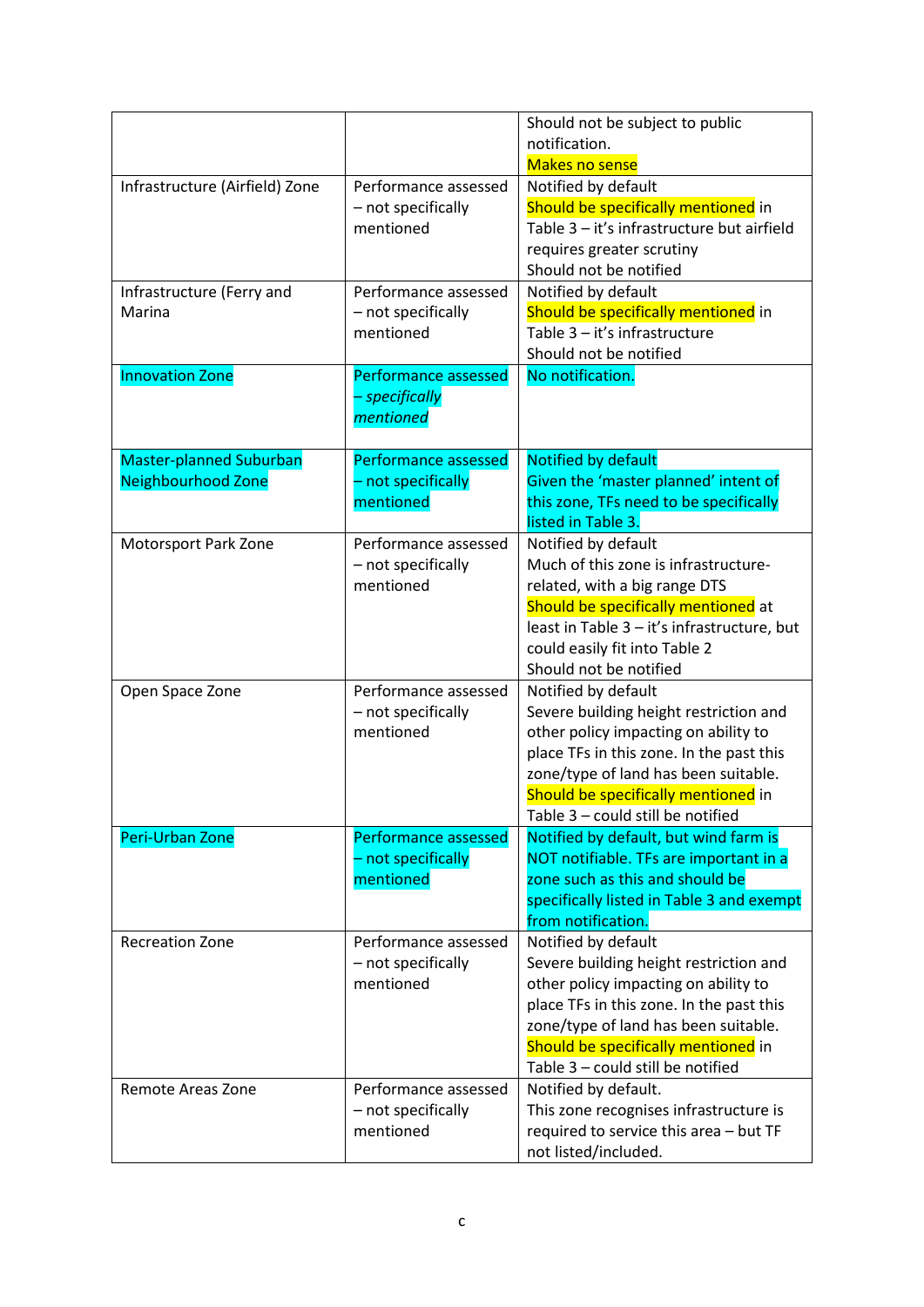|                                    |                                 | Should be specifically listed in at least                               |
|------------------------------------|---------------------------------|-------------------------------------------------------------------------|
|                                    |                                 | in Table 3 and excluded from                                            |
|                                    |                                 | notification or considered for listing in                               |
| <b>Residential Park Zone</b>       |                                 | Table 2                                                                 |
|                                    | Performance assessed            | Notified by default.                                                    |
|                                    | - not specifically<br>mentioned | TFs unnecessarily excluded.<br>PO1.2 limits consideration of such land, |
|                                    |                                 |                                                                         |
|                                    | Performance assessed            | which will often by owned by Council<br>Notified by default             |
| Residential Neighbourhood<br>Zone  | - not specifically              | Possibly captured by other notification                                 |
|                                    | mentioned                       | requirements                                                            |
|                                    |                                 | This zone doesn't have much by way of                                   |
|                                    |                                 | policy for non-residential development                                  |
|                                    |                                 | but doesn't mention the restrictions                                    |
|                                    |                                 | listed in the General Neighbourhood                                     |
|                                    |                                 | Zone (even though it's more                                             |
|                                    |                                 | 'sensitive').                                                           |
|                                    |                                 | If TFs are to be effectively excluded                                   |
|                                    |                                 | from this zone they must be more                                        |
|                                    |                                 | easily permitted in the General                                         |
|                                    |                                 | Neighbourhood Zone.                                                     |
| <b>Resource Extraction Zone</b>    | Performance assessed            | Notified by default                                                     |
|                                    | - not specifically              | Should be specifically listed in at least                               |
|                                    | mentioned                       | in Table 3 and excluded from                                            |
|                                    |                                 | notification or considered for listing in                               |
|                                    |                                 | Table 2                                                                 |
| Rural Aquaculture Zone             | Performance assessed            | Notified by default                                                     |
|                                    | - not specifically              | TF could be considered for inclusion                                    |
|                                    | mentioned                       | given infrastructure nature                                             |
| <b>Rural Zone</b>                  | Performance assessed            | Notified by default                                                     |
|                                    | - not specifically              | Makes no sense given DOs for the zone                                   |
|                                    | mentioned                       | Should be specifically listed in at least                               |
|                                    |                                 | in Table 3 and excluded from                                            |
|                                    |                                 | notification or considered for listing in<br>Table 2                    |
| <b>Rural Horticulture Zone</b>     | Performance assessed            | Notified by default                                                     |
|                                    | - not specifically              | Makes no sense given DOs for the zone                                   |
|                                    | mentioned                       | Should be specifically listed in at least                               |
|                                    |                                 | in Table 3 and excluded from                                            |
|                                    |                                 | notification or considered for listing in                               |
|                                    |                                 | Table 2 - should be consistent with                                     |
|                                    |                                 | <b>Rural Zone</b>                                                       |
| <b>Rural Intensive Enterprise</b>  | Performance assessed            | Notified by default                                                     |
| Zone                               | - not specifically              | Makes no sense given DOs for the zone                                   |
|                                    | mentioned                       | Should be specifically listed in at least                               |
|                                    |                                 | in Table 3 and excluded from                                            |
|                                    |                                 | notification but suitable for listing in                                |
|                                    |                                 | Table 2                                                                 |
| <b>Rural Shack Settlement Zone</b> | Performance assessed            | Notified by default                                                     |
|                                    | - not specifically              |                                                                         |
|                                    | mentioned                       |                                                                         |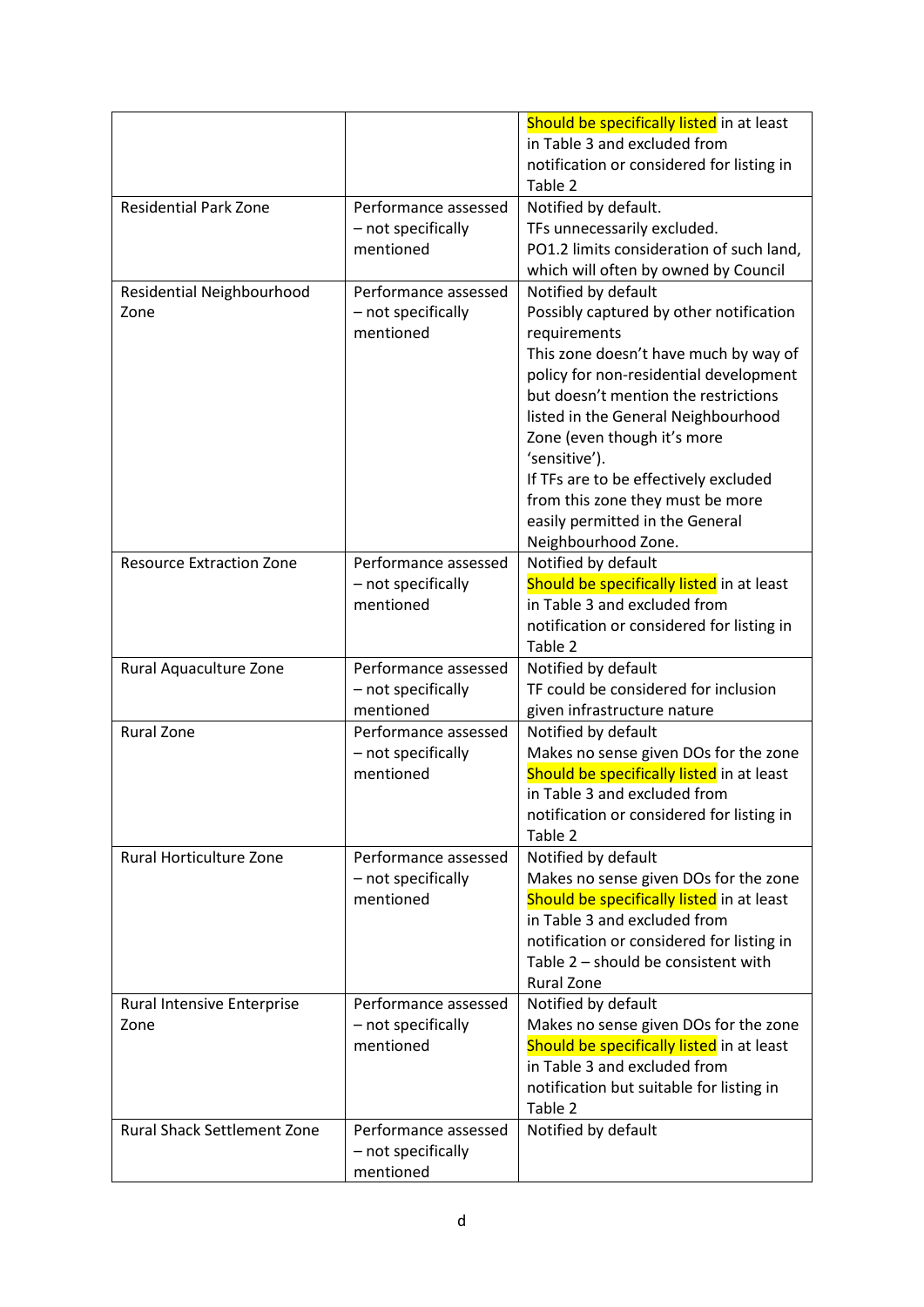| <b>Rural Living Zone</b>      | Performance assessed        | Specifically exempt from notification      |
|-------------------------------|-----------------------------|--------------------------------------------|
|                               | - not specifically          | Could be specifically listed in Table 3 to |
|                               | mentioned                   | give clearer assessment path given         |
|                               |                             | exemption from notification                |
| <b>Rural Settlement Zone</b>  | Performance assessed        | Notified by default and potentially by     |
|                               | - not specifically          | building height limit (9m)                 |
|                               | mentioned                   | Should be listed in Table 3 as             |
|                               |                             | infrastructure to this zone is important   |
| Suburban Employment Zone      | Performance assessed        | Exempt from notification absolutely        |
|                               | – <mark>specifically</mark> | Extensive overlays, some seem              |
|                               | <i>mentioned</i>            | irrelevant or onerous                      |
|                               |                             | Potential issues in interpretation of      |
|                               |                             | building height provisions                 |
| Suburban Activity Centre Zone | Performance assessed        | May be caught by notification              |
|                               | – <mark>specifically</mark> | requirements (related to                   |
|                               | <i>mentioned</i>            | setback/building height)                   |
|                               |                             | Extensive overlays, some seem              |
|                               |                             | irrelevant or onerous                      |
|                               |                             | Potential issues in interpretation of      |
|                               |                             | building height provisions                 |
| Suburban Business and         | Performance assessed        | Notified by default and potentially by     |
| <b>Innovation Zone</b>        | - not specifically          | building height limit (12m)                |
|                               | mentioned                   | Should be listed in Table 3 as             |
|                               |                             | infrastructure to this zone is important.  |
|                               |                             | Inconsistent with other 'suburban'         |
|                               |                             | zones where TF is specifically             |
|                               |                             | mentioned                                  |
| Suburban Main Street Zone     | Performance assessed        | May be caught by notification              |
|                               | – <mark>specifically</mark> | requirements (related to                   |
|                               | <i>mentioned</i>            | setback/building height)                   |
|                               |                             | Extensive overlays, some seem              |
|                               |                             | irrelevant or onerous                      |
|                               |                             | Potential issues in interpretation of      |
|                               |                             | building height provisions                 |
| Suburban Neighbourhood        | Performance assessed        | Notified by default and potentially by     |
| Zone                          | - not specifically          | building height limit (not specified in    |
|                               | mentioned                   | text)                                      |
|                               |                             | Should be listed in Table 3 otherwise      |
|                               |                             | inconsistent with other 'suburban'         |
|                               |                             | zones where TF is specifically             |
|                               |                             | mentioned                                  |
| Township Zone                 | Performance assessed        | Notified by default and potentially by     |
|                               | - not specifically          | building height limit (9m)                 |
|                               | mentioned                   | Should be listed in Table 3 as             |
|                               |                             | infrastructure to this zone is important,  |
|                               |                             | plus listed in other 'township' zones      |
| Township Main Street Zone     | Performance assessed        | May be caught by notification              |
|                               | – <mark>specifically</mark> | requirements (related to                   |
|                               | <i>mentioned</i>            | setback/building height)                   |
|                               |                             | Extensive overlays, some seem              |
|                               |                             | irrelevant or onerous                      |